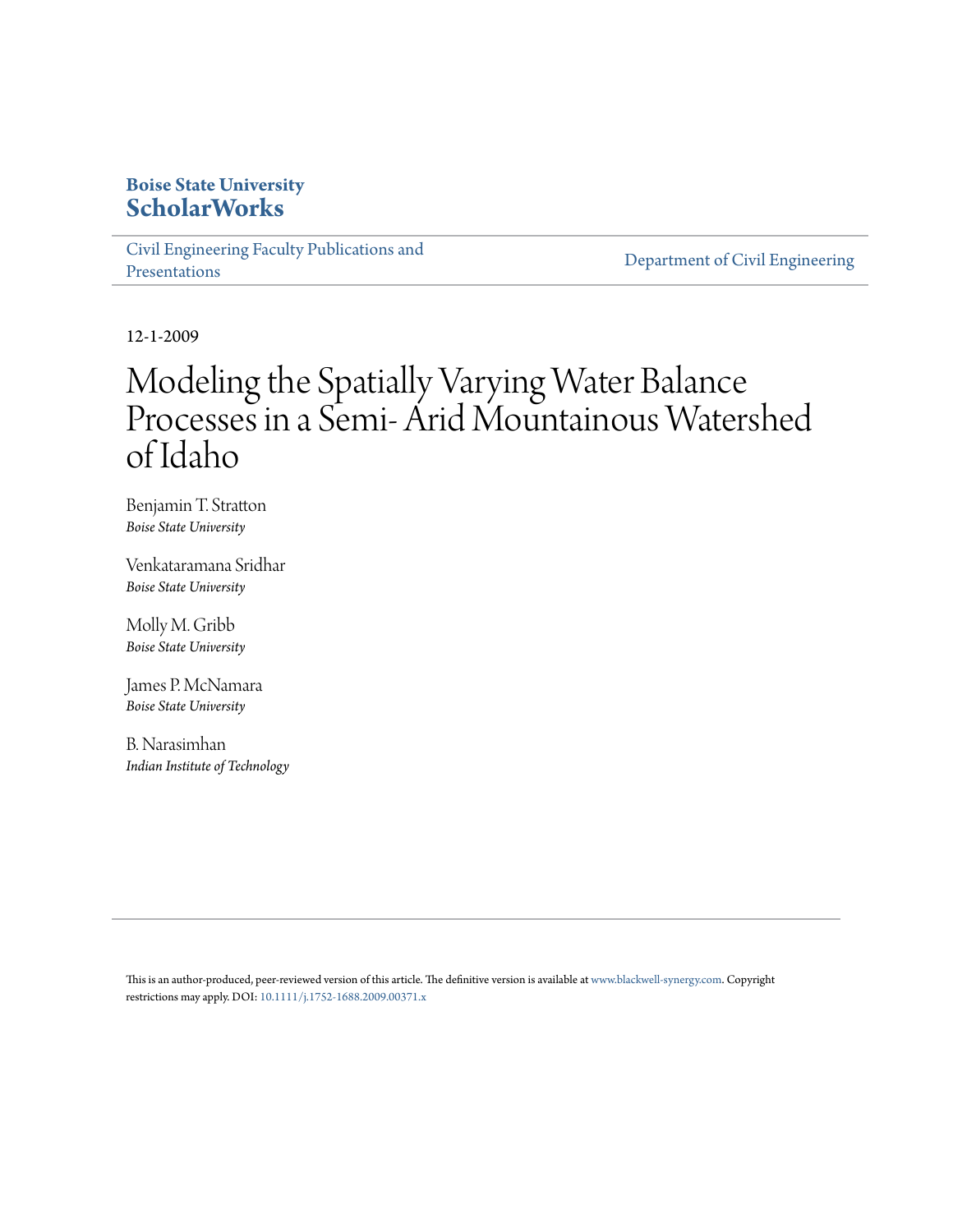# **Modeling the Spatially Varying Water Balance Processes in a Semi-Arid Mountainous Watershed of Idaho**

**Benjamin T. Stratton, Venkataramana Sridhar, Molly M. Gribb, and James P. McNamara** 

Boise State University

# **B. Narasimhan**

Indian Institute of Technology

#### **Abstract**

Mountainous watersheds in semi-arid regions are complex hydrologic systems. To critically evaluate the hydrological processes, high resolution spatio-temporal information is necessary. Also, calibrating and validating a watershed-scale model is necessary to enable our understanding of the water balance components in the gauged watersheds. The distributed Soil Water Assessment Tool (SWAT) hydrologic model was applied to a research watershed, the Dry Creek Experimental Watershed (DCEW), near Boise Idaho to investigate its water balance components both temporally and spatially. Daily streamflow data from four streamflow gauges were used for calibration and validation of the model. Monthly estimates of streamflow during the calibration phase by SWAT produced satisfactory results with a Nash Sutcliffe coefficient of model efficiency 0.79. Since it is a continuous simulation model, as opposed to an event-based model, it demonstrated the limited ability in capturing both streamflow and soil moisture for selected rain-on-snow events during the validation period between 2005-07. Our implementation of SWAT showed that seasonal and annual water balance partitioning of precipitation into evapotranspiration, streamflow, soil moisture and drainage was not only possible but closely followed the trends of a typical semiarid watershed in the intermountain west. This study highlights the necessity for better techniques to precisely identify and drive the model with commonly observed climatic inversion-related snowmelt or rain-on-snow weather events. Estimation of key parameters pertaining to soil (e.g., available water content and saturated hydraulic conductivity), snow (e.g., lapse rates, melting) and vegetation (e.g., leaf area index and maximum canopy index) using additional field observations in the watershed is critical for better prediction.

**Key terms:** hydrologic cycle, streamflow, evapotranspiration, vadose zone, SWAT Model, Idaho

#### **Introduction**

The need to better understand the hydrologic characteristics of snow dominated semi-arid watersheds at the regional scale of the inland Northwest is heightened by a near doubling of the region's population since 1970 (Rudzitis and Johnson, 2000). This rapid population growth is expected to impact the function of the watersheds of the region through activities such as land management, dam building and timber harvesting (Bales et al., 2006, Mote et al., 2003). Since it is difficult to obtain continuous direct measurements with sufficient spatial coverage in mountain ecosystems, a robust computational hydrologic model that simulates fluxes of energy and water between the atmosphere and the land surface can be an effective means of studying land-surface dynamics. Hydrologic models with complex soil-vegetation schemes can also be useful to extrapolate estimates of land surface fluxes beyond the resolution of point measurements, provided the land surface characteristics are properly represented in the model. Such models are capable, after robust evaluation, of providing continuous predictions of the components of the water balance with a high degree of confidence across a range of ecosystems and climate divisions.

Various water balance components and their roles in controlling carbon cycling, energy flux, and other biogeochemical processes have been studied extensively. These significant water balance components include: soil moisture storage (Li and Islam, 2002; Sridhar et al., 2006), evapotranspiration (Flerchinger et al., 1996; Narasimhan et al., 2005; Ryu et al., 2008; Sun et al., 2008), streamflow generation, and soil drainage (Grant et al., 2004; Schüttmeyer et al., 2006). Large-scale hydrologic models have successfully been used to estimate soil moisture in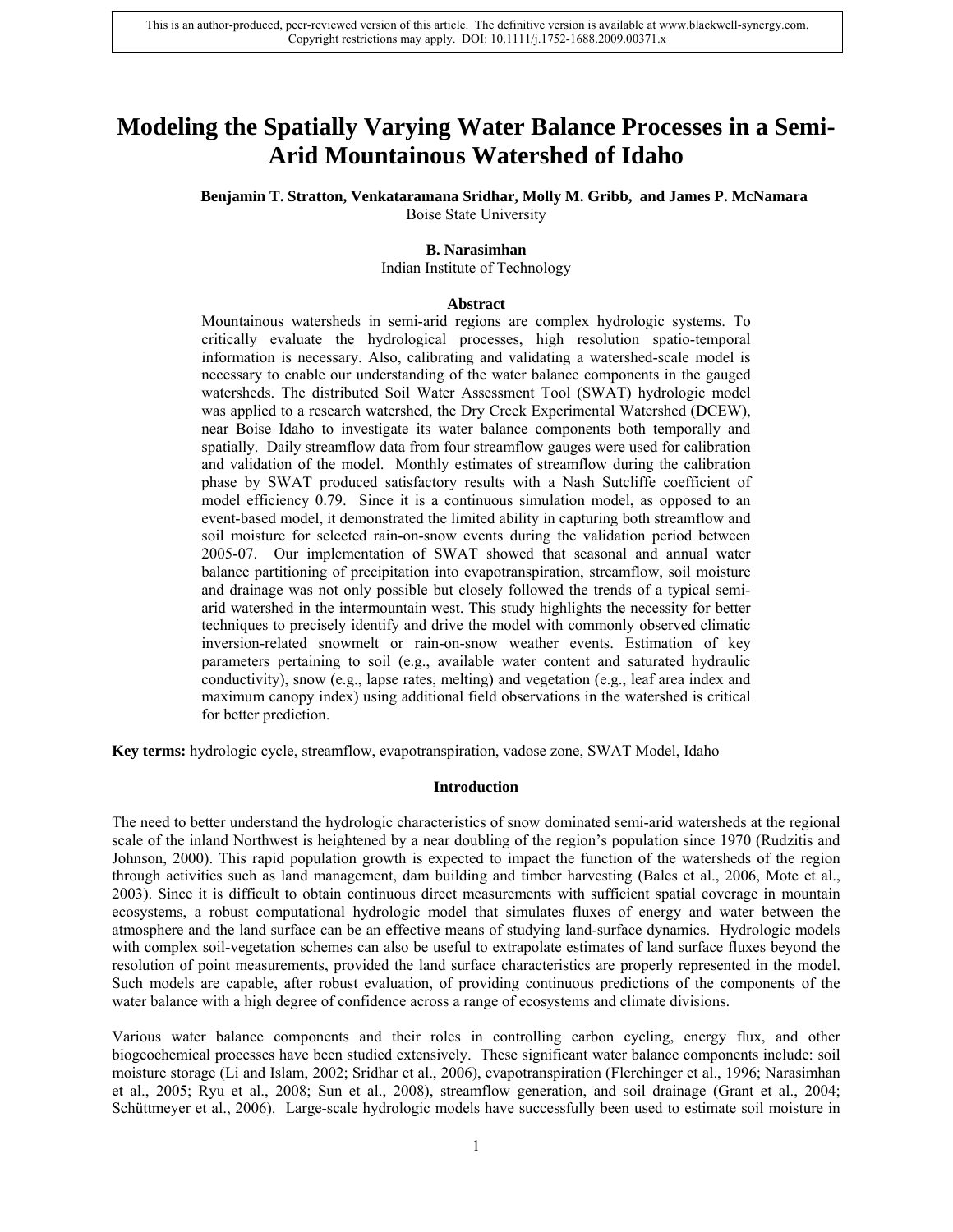many mesoscale efforts (*e.g.,* Huang et al., 1996; Houser et al., 1998; Entin et al., 1999). These previous studies were conducted at river basin to continental scales, primarily in agricultural or grassland areas. Little work, however, has been conducted to estimate the water balance components of streamflow, soil moisture storage and evapotranspiration at the catchment scale in topographically complex snow-dominated semi-arid catchments.

The snow-dominated mountain catchments in semi-arid environments present considerable challenges for spatially distributed modeling due to highly heterogeneous climate drivers, complex topography and environmental gradients. Since the field monitoring sites are sparse, accurately extrapolating both temperature and precipitation across mountainous terrain is difficult. Therefore, both precipitation and temperature lapse rates computed for this datalimited region can only be an approximation at best and they can limit the ability of the model to capture the watershed processes. Complex topography introduces diverse snow melt patterns, and large elevation gradients can produce complicated precipitation distributions. For example, a rain-snow elevation transition can occur as a result of a negative temperature lapse rate where higher elevations are below freezing while lower elevations are above freezing. However, temperature inversions are common to the mountain basin areas during times of stable high pressure winter time conditions. Rain-on-snow events common to the Pacific Northwest further complicate the prediction of possible spring time extreme flood events (Marks et al., 1998). Vertical temperature and precipitation gradients produce complex vegetation distributions that complicate streamflow, soil moisture and evapotranspiration estimation. Mountain catchments are commonly characterized by thin soils overlying fractured bedrock. Williams et al. (2009) showed that the spatial and temporal variability of soil moisture is tightly coupled to the spatial variability of snow. Seasonal variability in soil moisture, and hence evapotranspiration, play a significant role in the streamflow generation for snowmelt-driven hillslope process dominated topographically complex watersheds (Eckhardt et al., 2002; McNamara et al., 2005). The fate of moisture at the soil bedrock interface is difficult to assess, and deep groundwater is often disconnected from streams for long periods of time. These challenges are compounded by a lack of locations with sufficient spatial and temporal information to calibrate spatially distributed models.

The overall purpose of this modeling effort was to explore the spatio-temporal distribution of the water balance components of a complex snow-melt driven semi-arid watershed using the distributed Soil Water Assessment Tool (SWAT) model in a data limited environment. This study focused on modeling the hydrological budget for the Dry Creek Experimental Watershed (DCEW) near Boise, Idaho. The watershed contains three weather stations with vertically distributed soil moisture measurements and seven stream gaging stations in a  $27 \text{ km}^2$  area. Using streamflow data measured at the watershed outlet for a six-year period (2001-2007) and soil moisture measurements at two locations from the watershed for the same time period, the hydrological budget of the DCEW was simulated. The specific objectives of this investigation were: 1) to optimize the values of the parameters of the SWAT model governing streamflow volume and timing through calibration; 2) to compare calibrated model predictions with *insitu* measurements of both streamflow and soil moisture to investigate the water balance components over a threeyear period (2004-2007); and 3) to develop seasonal spatio-temporal estimates of the water balance of the watershed.

A review of the historical development and applications of SWAT was conducted by Gassman et al., (2007). SWAT has been implemented to adequately estimate streamflow volumes and timing from mountainous watersheds (Ahl et al., 2008; Eckhardt et al., 2002; Fontaine et al., 2002; Fohrer et al., 2005; Wang and Melesse, 2006; Abbaspour et al., 2007; Lemonds and McCray, 2007; Zhang et al., 2008), but little work has been conducted that use these water balance predictions to investigate soil moisture in a spatio-temporal manner. Furthermore, these studies used a simplified scheme for infiltration. All previous applications of SWAT in mountain watersheds have used the Soil Conservation Service curve number (SCS-CN) approach (SCS, 1972) to estimate the infiltration of incoming precipitation. Garen and Moore (2005) suggested that application of the SCS-CN method to predict infiltration is a misuse of the method since it was designed to predict streamflow based on the assumption that all streamflow is the result of overland flow. This assumption is not appropriate for the highly permeable and coarse-textured soils of the DCEW. The Green-Ampt Mein-Larson excess rainfall method (Mein and Larson, 1973), an improved Green and Ampt (1911) infiltration model, referred to as GAML hereafter, is generally well suited for any soil, and as such, should better represent the layer-wise soil moisture distribution across the watershed.

The work of this study differs from previous studies conducted in mountain watersheds (Ahl et al., 2008; Fontaine *et al.,* 2002; Hernandez et al., 2000; Lemonds and McCray, 2007) in two respects: firstly, the model is applied in a semi-arid, snow-dominated environment, and secondly, long-term soil moisture observations, in addition to streamflow measurements, are used to analyze the model biases by placing equal importance on infiltration and soil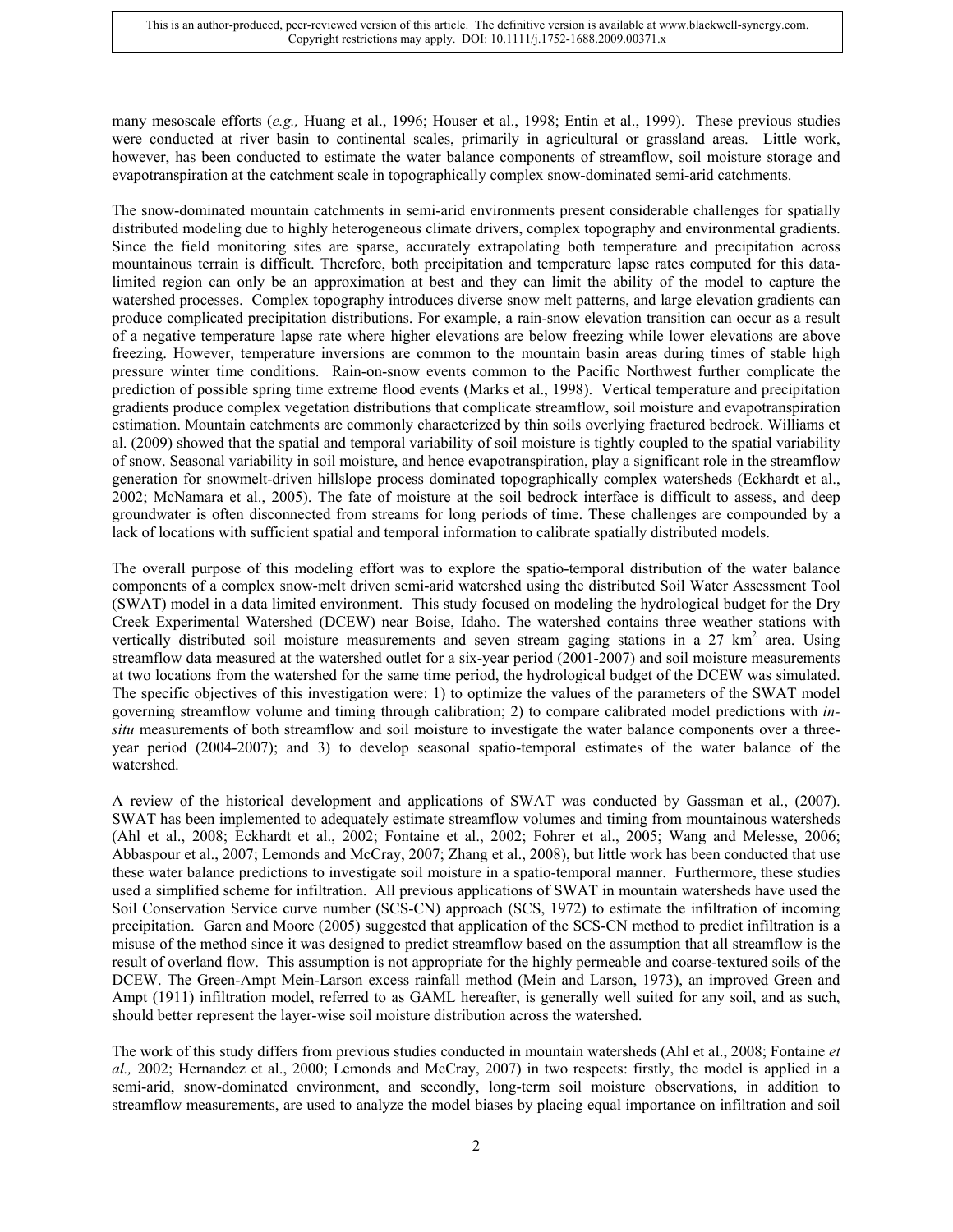moisture initialization. Application of soil moisture data in the water balance assessment of this mountainous environment enhanced the model evaluation substantially. Through calibration and validation of the SWAT model using the GAML infiltration model, this study is expected to provide a better understanding of the spatio-temporal distribution of soil moisture and other water balance components for a mountainous watershed.

# **Materials and Methods**

# *The Dry Creek Experimental Watershed (DCEW)*

The DCEW is located in the rolling foothills approximately 8 km north of Boise, Idaho (**Figure 1**). The outlet of this watershed is located at 43.69°N, 116.18° W North American Datum of 1983 (NAD 83). The land is mainly privately owned and managed (54.7% of the watershed by area) while the remainder of the watershed is managed as public lands (42.9% by the United States Forest Service and 2.4% by the State of Idaho). Dry Creek is a perennial stream that runs in a southwesterly direction eventually draining into the Boise River. Dry Creek has one perennial named tributary, Shingle creek, with a drainage area of 8.6 km<sup>2</sup> and many smaller unnamed intermittent and ephemeral tributaries.

The DCEW's elevation ranges from 1,033 m at the basin outlet, captured by the lowest stream gage, to 2,133 m at the headwater ridge of the basin. Land cover of the watershed varies greatly with elevation and aspect. The lower (or desert) tree line elevation, the lowest and driest elevation at which trees can grow, varies with hillslope aspect from as low as 1,300 m on north facing slopes to as high as 1,650 m on south facing slopes. The vegetation in the catchment can best be described as shrub steppe and grasslands below tree line, and mixed conifer forest above tree line (Caicco et al., 1995). Soils throughout the watershed display a high level of spatial variability as a function of elevation and aspect (Soil Survey Staff, Natural Resource Conservation Service (NRCS) U.S. Department of Agriculture (USDA), 2005). Based on SSURGO database, the soils are generally shallow and well drained with an average depth to bedrock of 1.2 m and an average saturated hydraulic conductivity in the range of 10.15 - 610.11 mm/hr.

Temporal soil moisture patterns reflect the hydrologic seasonality of the catchment. Soil moisture conditions exhibit prolonged, stable summertime dry periods and wintertime wet periods separated by dynamic transition periods in fall and spring. This seasonality creates complex runoff generation scenarios, i.e. similar storms during dry and wet periods produce very different responses. Rain during the summer is generally consumed by evaporation from soil and vegetation surfaces, whereas rain during wet periods can contribute to streamflow. Using a chloride mass balance approach, Aishlin (2006) showed that considerable amounts of water infiltrates into the bedrock at higher elevations, but that at the large catchment scale losses to deep groundwater are negligible, meaning that bedrock infiltration in the high elevations re-emerges as springs and stream baseflow.

# *Micrometeorological Measurements*

Two of the watershed's three weather stations were used for this work: the Boise Front Lower (BFL) and Boise Front Upper (BFU) stations (Figure 1). The BFL station is located at 43.69°N, 116.17°W (NAD 83) at an elevation of 1,151 m while the upper station, BFU is located in the Treeline Catchment at 43.73˚N, 116.14˚W (NAD 83) at an elevation of 1,612 m. The third station, Lower Deer Point, has only been online since 2006 and does not yet have data records that are long enough to be useful to these modeling efforts. The outlet stream gage of the DCEW is used to best demonstrate the catchment-scale streamflow predictive abilities of SWAT.

The basin generally has cold wet winters and hot dry summers with occasional localized rainstorms. Daily average temperatures from December to February are approximately 0 °C with a monthly average of 68 mm of precipitation, while the June to August daily average temperatures are 22 °C with a monthly average of 7 mm of precipitation (Figure 2). Based on hydroclimatological analysis conducted for this work, about 54% of the precipitation that falls on the basin comes in the form of snow. The Koppen classification of the lower elevations of the basin is steppe summer dry climate (BsK) while the upper elevation is moist continental climate with dry summers (Dsa) (McNamara et al., 2005).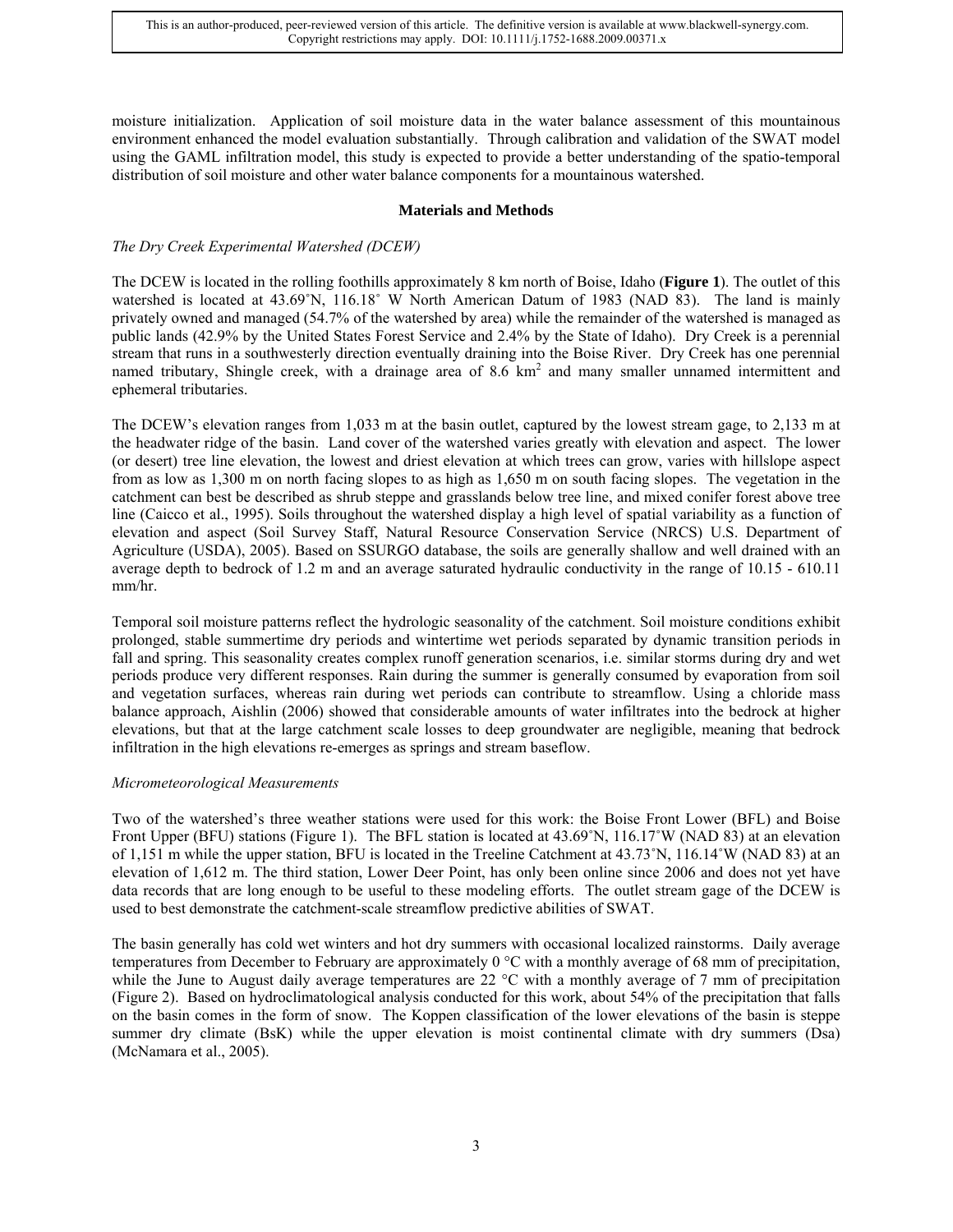# *SWAT Model Description*

SWAT is a continuous simulation macroscale hydrologic model that operates on a daily time step and is designed to predict the impacts of land management on the water yield of large ungaged watersheds (Santhi et al., 2001). SWAT provides physically based algorithms as an option to describe many of the important components of the hydrologic cycle. The input requirements of the model are data describing a basin's weather, soil properties, topography, vegetation, and land management practices. Since SWAT is a continuous time, or long term yield model, as opposed to a single event storm simulator, it is better suited for simulating a watershed's seasonal or yearly fluctuations of water balance components rather than predicting single event flood routing (Sun and Cornish, 2005). The most current version of the model, SWAT2005 (herein referred to as SWAT), was used in this work with ArcSWAT, a GUI developed by Olivera et al. (2006) that works as an extension within the Environmental Systems Research Institute (ESRI) GIS software package ArcMAP. A detailed description of the model and its applications can be found elsewhere (Arnold et al., 1998; Srinivasan et al., 1998; Texas Water Resources Institute (Neitsch et al., 2005; Arnold and Fohrer, 2005; Jayakrishnan et al., 2005).

SWAT can be broken into two major components: a land phase, and a routing phase. The land phase of the model distributes the incoming precipitation between the possible hydrologic pathways (all units are mm per unit area) through the water balance equation:

$$
SW_t = SW_0 + \sum_{i=1}^{t} (R_{day} - Q_{surf} - E_a - w_{seep} - Q_{gw})
$$
 (1)

where  $SW_t$  is the final soil water content on day *i*,  $SW_0$  is the initial soil water content during time step *i*, *t* is the time step (hours, days, or months),  $R_{day}$  is the amount of precipitation during time step *i*,  $Q_{surf}$  is the amount of surface runoff on time step *i*,  $E_a$  is the amount of evapotranspiration during time step *i*,  $w_{\text{seen}}$  is the amount of water entering the vadose zone during time step *i*, and  $Q_{gw}$  is the amount of deep drainage that contributes to groundwater recharge during time step *i* (Neitsch et al., 2005).

The second major component of the SWAT model, that covers the flow through channels and reservoirs, is the routing phase. Here algorithms route water through the main channels of the watershed using either a variable storage coefficient method developed by Williams (1969), or the Muskingum routing method (Neitsch et al., 2005).

#### **Snowmelt Formulation**

Snowmelt within the SWAT model is governed by a temperature index method controlled by air temperature, snowpack temperature, melt rate, and a measure of the areal coverage of snow (Fontaine et al., 2002; Neitsch et al., 2005). The snowmelt depletion modifications implemented by Fontaine et al. (2002) yielded much more useful predictions of the mountain watershed's response to precipitation and melt events than the unmodified SWAT model and this scheme is now a part of the SWAT2005 code that was used in this investigation. The most significant changes they made included the integration of algorithms that utilize elevation bands to distribute both snow accumulation and melt, and a new accounting procedure for correcting simulated losses in snow water equivalent as the fractional snow-covered area (SCA) is reduced. The SWE-SCA relationship is defined within the model by an areal snow coverage depletion curve. This curve is defined by the snow water equivalent (SWE) value for 50% areal extent snow cover (SNOCOV50), the origin, and a point of total coverage defined as maximum snow cover at 95% snow cover (SNOCOVMAX) and 95% of maximum SWE. The shape of the depletion curve defines the incremental melt-water released as a function of changes in areal snow cover of the basin. The depletion curve is used to correct the volume of predicted meltwater outputs for the proportion of the modeled area that is partially covered with snow. This curve compensates for the heterogeneous nature of snow distribution throughout a basin as a result of differential accumulation and melt.

# *Model Implementation*

# **Weather Station Data**

Weather data to drive the SWAT model, as well as layer-wise soil moisture data for use in calibration and validation of the model, were collected at two meteorological stations within the DCEW. Two primary weather stations, BFU and BFL, provide the weather variables needed for SWAT: incoming long wave solar radiation  $(MJ/m<sup>2</sup>)$ , daily maximum and minimum temperature ( $\degree$ C), daily average wind speed (m/s), daily average relative humidity (%), and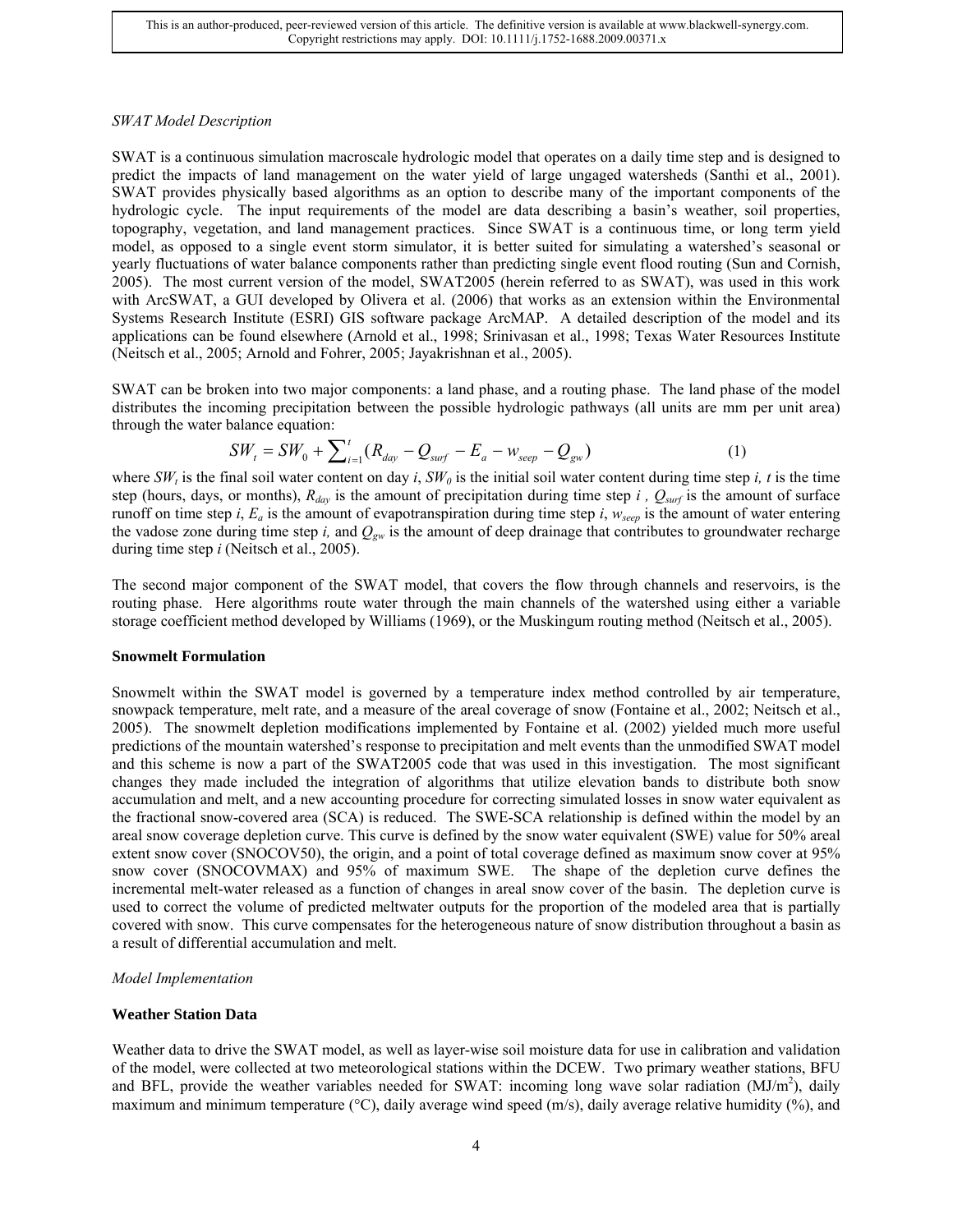hourly precipitation (mm). Noise in the precipitation measurements characteristic of weighing-bucket gages was eliminated using a precipitation correction algorithm (Nayak et al., 2008). Both stations provide soil moisture data at multiple depths in two adjacent pits at each location. Soil moisture data is measured and recorded in both pits, at both locations, at 15 minute intervals with Campbell Scientific, CS-615, water content reflectometers (WCR) (Campbell Scientific, Logan, UT) at depths of 15, 30, 60 and 100 cm. These WCR moisture content measurements have been calibrated to time domain reflectometry probes to an accuracy of  $\pm 2\%$  (Chandler et al., 2004).

Continuous records of hourly precipitation data are inputs for the SWAT GAML infiltration sub-model. However, due to power supply issues and/or instrument malfunction, both stations have experienced week- to month-long data gaps and these filled by incorporating data from a third weather station maintained by the NRCS SNOTEL located 5.1 km to the northeast of the BFU station at the Bogus Basin Ski area, 43.76˚N, 116.10˚W (NAD 83) 1,932 m elevation (Figure 1). Hourly precipitation data from the Bogus Basin SNOTEL site (BB) (NRCS SNOTEL, 2007) were used with monthly precipitation ratios developed from the entire period of record for the three weather stations. The gap-filled precipitation data were subsequently used to simulate precipitation events during periods of data logger failure in an event-by-event manner. For example, during a gap, if a 1-hr, 10-mm precipitation event was measured at the BB site and the ratio of monthly average precipitation for that month between the BFL and BB site was 0.80, then an 8-mm event was assigned to the BFL site for that same time period. These corrections were carried out in a manner that preserved the volume of precipitation, as well as its timing and intensity.

# **Land Surface Description**

The SWAT model relies on discretization of unique hydrologic response units (HRUs) that are defined by unique combinations of categorized land covers, soil types, and slope, rather than a predefined grid matrix. It is important to note that the spatial structure of features in SWAT can only be prescribed at the subwatershed level. Therefore, in order to capture the impact of spatially explicit processes at the watershed outlet, the basin must be subdivided in a way that reflects in complexity. While some spatial detail can be incorporated with elevation and slope bands, HRU values are, however, aggregated over subwatersheds and discretization of subwatersheds clearly determines the representation of sub-grid scale spatial variability. Discretization of HRUs is accomplished using the ArcSWAT GUI (Olivera et al., 2006). The GUI relies on readily available national data sets that consist of a digital elevation model (DEM) grid, vegetation map, and a soils map. As shown in Figure 3, the DCEW was subdivided into five sub-basins made up of 839 unique HRUs that have average areas of  $0.03 \text{ km}^2$ .

A 10 x 10 m horizontal scale DEM obtained from the National Elevation Dataset (NED) (Idaho Geospatial Data Clearinghouse, 2004) was used in this study. The hillslopes of the basin were discretized into five slope classes, which is the maximum number allowed by ArcSWAT. Slope class divisions were set at quantile points so each class represents 20% of the basin area. These elevation data were also used to delineate the DCEW into 100-m elevation bands to drive the distribution of temperature and precipitation data as described by Fontaine et al. (2002).

Remotely sensed LANDSAT images processed for the GAP Analysis of Idaho were used to describe the vegetation of the DCEW (Caicco et al., 1995; Landscape Dynamics Lab, 1999) at a 30 x 30 m horizontal resolution. The Idaho GAP analysis delineated the DCEW into 18 different vegetation types. These vegetation types were remapped to match six SWAT model vegetation types (Table 1 and Figure 3). Forested evergreen (FRSE) covers 49% of the watershed's area, making it the dominant land cover. Rangeland brush (RNGB) and range grass (RNGE) nearly make up the remaining area of the watershed (47%).

The USDA NRCS Soil Survey Geographic (SSURGO) database (Soil Survey Staff, NRCS USDA, 2005) was used to characterize the geospatial extents and physical properties of 28 different soil types across the DCEW. The county-level SSURGO soils coverage was chosen over the lower-resolution State Soil Geographic Database (STATSGO) (Soil Survey Staff, NRCS USDA, 2006). In the case of the DCEW, the SSURGO coverage provides a finer resolution description of the soils; SSURGO delineates 28 soils while STATSGO shows two soil types.

Soils were classified according to the USDA classification system (Soil Survey Staff, 1975) as gravelly sand and sand in the vicinity of the BFU measurement location, and loam approaching sandy-loam at the BFL site. Undisturbed core soil samples from multiple locations and depths in a small catchment near the BFU were subjected to laboratory falling head tests to obtain an average saturated conductivity value of 133 mm/hr, which compares well to the values provided by the SSURGO database (Gribb et al., 2009).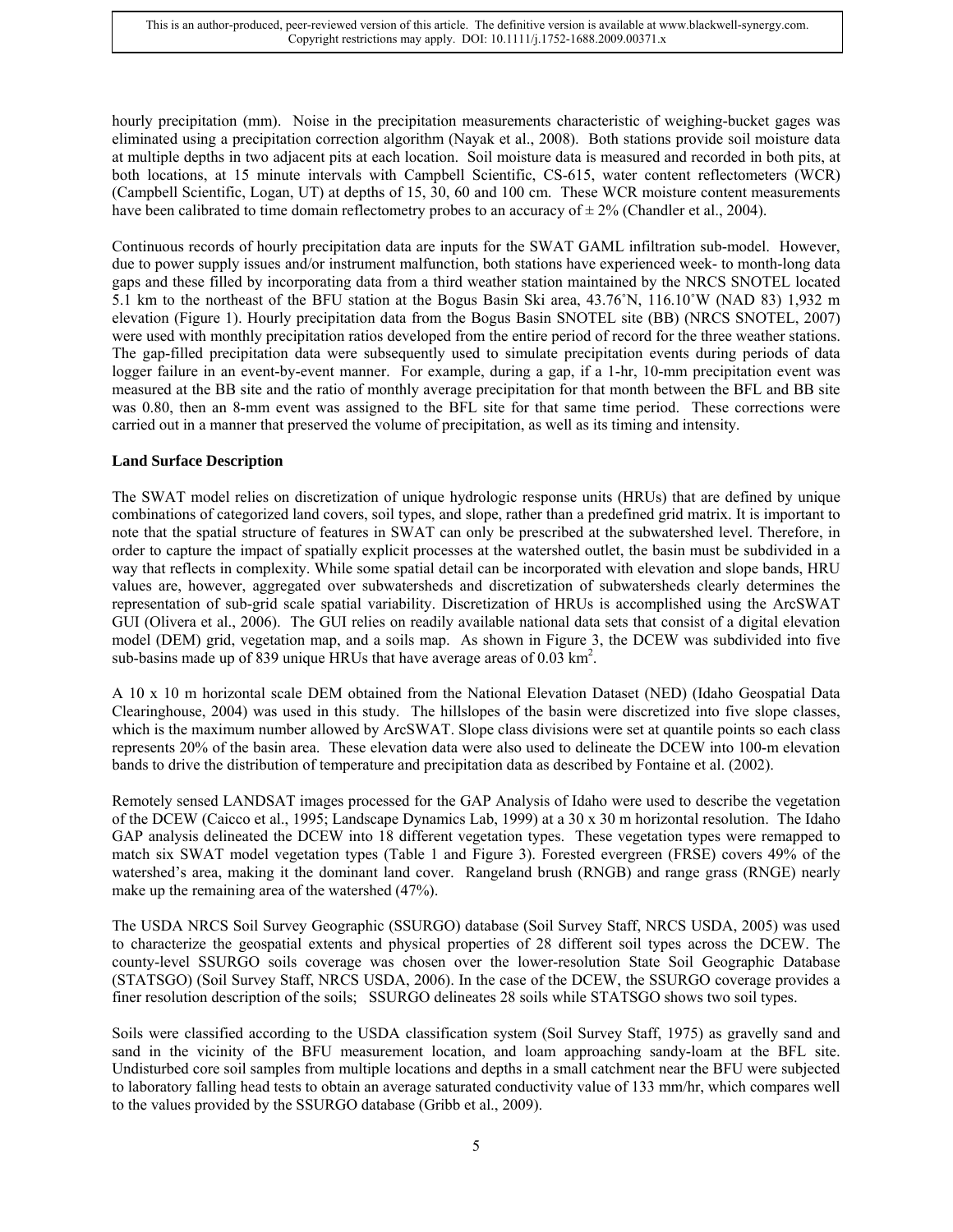# **Model Parameterization**

Following the work of Fontaine et al. (2002), the parameters related to lapse rates reflecting the DCEW characteristics were fixed to match observed values from four weather stations; the three described in the previous section: BFL, BFU, and the BB, and a lower elevation site located at the Boise Airport maintained by the National Oceanic and Atmospheric Association National Weather Service (NOAA NWS). The Boise Airport (BOI) site is located 13.9 km south of the DCEW outlet, 43.62°N, 116.22°W (NAD 83) at an elevation of 825 m. Eight years (2000-2007) of data from the BOI, BFL, and BFU stations were analyzed to arrive at a temperature lapse rate as a function of elevation (dT/dz). The yearly average temperature lapse rate for these three stations is -3.2 °C/km ( $R^2$  = 0.91). Similarly, an average precipitation lapse rate (dP/dz) of 462.9 mm/km ( $R^2 = 0.74$ ) was computed by analysis of eight years of yearly average precipitation (2000-2007) from the BFL, BFU, and BB stations.

# **Parameter Sensitivity Analysis**

Sensitivity analysis techniques allow a better understanding of the relative importance of the model parameters, and aid in identifying the parameters to which the model is most sensitive. In this work, a Latin hypercube one-at-a-time (LH-OAT) method is used to assess SWAT's sensitivity to parameters specific to the DCEW to provide direction during the calibration-phase of the model set up. The LH-OAT method developed by van Griensven et al. (2006) discretizes the parameter space into a number of units and then systematically varies from random seed numbers within these units to more effectively sample the domain. The LH-OAT method was used to evaluate the relative sensitivity of the 27 flow parameters considered in this study (Table 2) and to rank them by varying them over defined ranges and comparing the changes in model streamflow predictions. These 27 parameters include the snow related parameters that were found to be important in the work of earlier research: snowpack temperature lag factor (TIMP), maximum snowmelt factor (SMFMX), minimum snowmelt factor (SMFMN), areal snow coverage threshold (SNOCOCMX), threshold snowfall temperature (SMTMP), and threshold snow formation temperature (SFTMP) (Lemonds and McCray, 2007).

Upon evaluation of the LH-OAT sensitivity analysis ranking, 11 of the most sensitive parameters were selected for model autocalibration (Table 3). Parameters that the model was very sensitive to, but reasonably accurate values were readily available for (such as soil depth and hillslope from the DEM analysis) were not included in the autocalibration. The 11 parameters identified in the sensitivity analysis also represented the parameters that could not be easily measured or estimated for the basin and for which realistic default values were not available due to lack of information, such as the leaf area index (BLAI), maximum canopy index (CANMX), and plant evaporation compensation factor (EPCO). However, some parameters with adequate estimates provided by input databases, such as saturated soil conductivity (SOL K) and soil available water content (SOL AWC) were included in the autocalibration because the sensitivity analysis showed that they are significantly controlling the model's predictive powers, and due to poor uncalibrated model predictions, needed adjustment.

# **Model Calibration**

Calibration of the SWAT model was necessary as the model is comprised of a large number of parameters that define various watershed characteristics and flow processes that are not accurately characterized by default input parameters or easily measured in the field. This calibration was aimed at obtaining an NSE value of at least 0.75 for the generated daily stream discharge predictions thereby eventually matching observed discharge volumes and timing. Automation of the calibration procedure for the parameters identified in the sensitivity analysis was done using the shuffled complex evolution method developed at the University of Arizona (SCE-UA). The SCE-UA method developed by Duan et al. (1992, 1994) is integrated into the ArcSWAT GUI. This autocalibration method varies user-defined parameters within prescribed ranges to arrive at a parameter set that best simulates the observed discharge for a calibration period, based on minimization of an objective function. This method has worked well for autocalibration of the SWAT model in a variety of watersheds around the world (*e.g.,* Duan et al., 1994; Eckhardt et al., 2002; White and Chaubey, 2005). The calibration procedure was carried out at a daily time step to take advantage of the resolution of hourly precipitation data and the GAML infiltration method. Calibration at the daily time step, rather than monthly time step, makes this work different from most calibrations previously conducted in mountain watersheds by other researchers (*e.g.,* Fontaine et al., 2002; Lemonds and McCray, 2007; Zhang et al., 2008). In the modeling context, it is normally recommended to calibrate the model at the same time step as that of the processes that are of interest. For instance, if soil moisture and evapotranspiration need to be assessed at the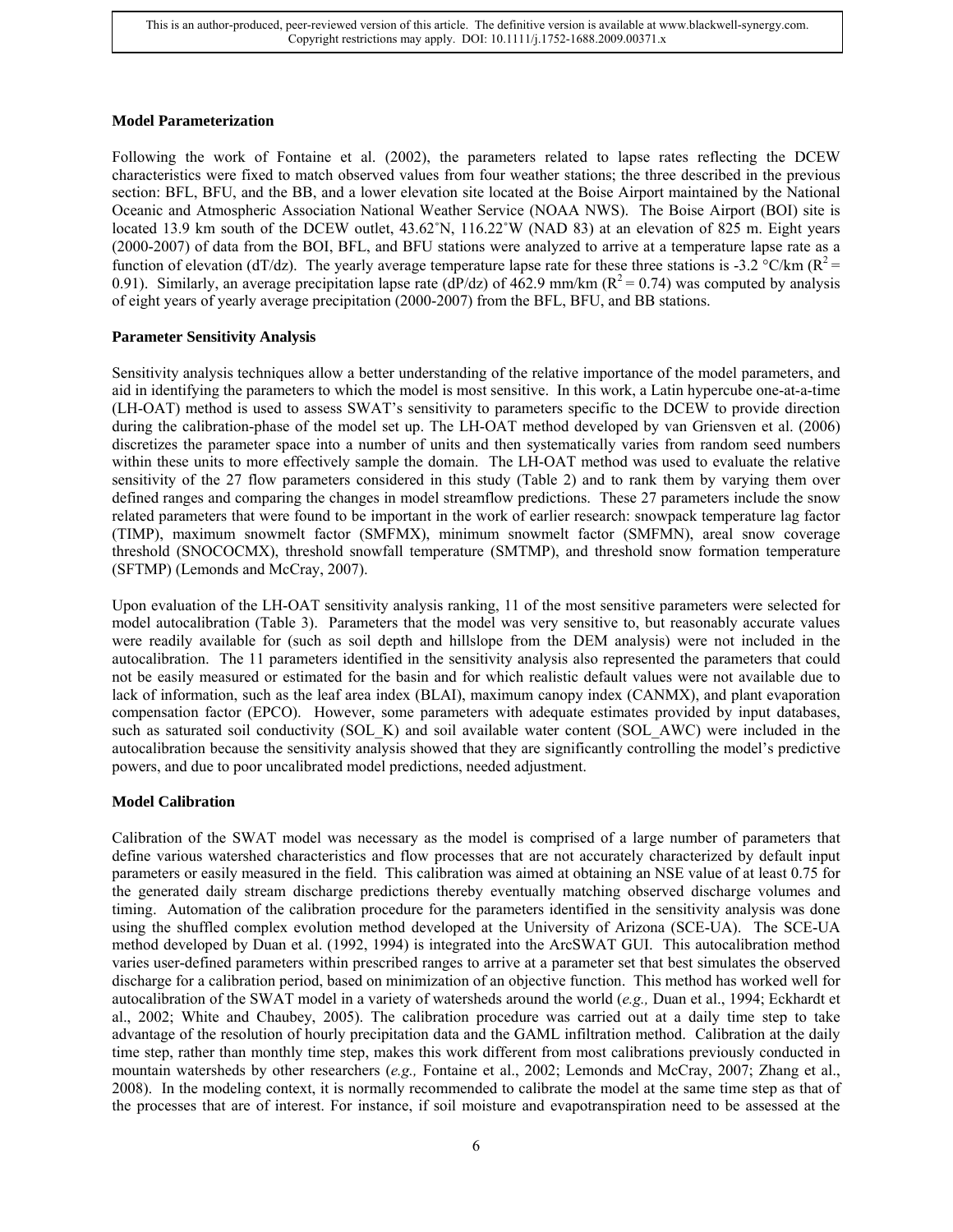daily time step, it is ideal to calibrate the model at the same time step. For the overall water balance assessment at the seasonal scale (monthly), it is necessary and sufficient to calibrate at the monthly time step. The calibration analysis in this study included 5709 model runs involving 3.5 min for each run, and amounting to 14 days.

A split sample technique was used with the seven years (2001-2007) of weather driver data and streamflow observations available from the DCEW outlet gaging station to calibrate and validate the model performance and system behavior. Calibration simulations began with a one-year spin-up period to allow the model to reach an equilibrium state using weather driver data from 2001. Our choice of using one-year as the spin up was constrained by the availability of long-term data. Data from years 2002-2004 were then used as a three-year calibration-phase, while years 2005-2007 were used for validation.

Four metrics were used to measure the model streamflow prediction performance with respect to observed values during calibration and validation. These four objective functions were the Nash Sutcliffe coefficient of efficiency (NSE) (Equation 2) (Nash and Sutcliffe, 1970), the sum of squared errors (SSQ) (Equation 3), volumetric efficiency (VE) (Criss and Winston, 2008) (Equation 4) and deviation in total volume (Dv) (Equation 5) (American Society of Civil Engineers, 1993). The corresponding equations are:

$$
NSE = 1 - \frac{\sum (O - P)^2}{\sum (O - \overline{O})^2}
$$
 (2)

$$
SSQ = \sum (O - P)^2 \tag{3}
$$

$$
VE = 1 - \frac{\sum |P - O|}{\sum O} \tag{4}
$$

$$
Dv = \frac{V_o - V_p}{V_o} \cdot 100
$$
 (5)

where O is the observed streamflow  $(m^3/s)$ , P is the model-predicted streamflow  $(m^3/s)$  and  $\overline{O}$  is the long-term average of observed streamflows  $(m^3/s)$ . In Equation 5,  $V_0$  is the total observed volume of runoff for the modeling time period and  $V_p$  is the total predicted volume of runoff for the same time period (both in m<sup>3</sup>). NSE and VE (both unitless) values range from - $\infty$  to 1. A NSE value of 1 indicates there is perfect agreement of model predictions to observations, while a value of 0 indicates that  $\bar{O}$  is as accurate of a predictor of streamflow as the model estimates, and negative values indicate that  $\bar{O}$  is a better estimate of streamflow than the model prediction. VE, as proposed by Criss and Winston (2008), addresses the fact that NSE (Equation 2) overemphasizes large flows by squaring the deviations (McCuen et al., 2006). The VE measures a model's performance of capturing discharge volumes, addressing another limitation of the NSE. Dv (%) is another measure of the ability of the model to capture total volume of runoff. Dv varies from - $\infty$  to + $\infty$  with a value of 0% for a perfect model fit, and smaller magnitude percentages representing better volume prediction than larger percentages (ASCE, 1993).

The automated SCE-UA technique optimizes the sum of squared errors (SSQ) value, a measure of the total magnitude of error for all observations. In addition to the automatic optimization of the SSQ, the NSE, VE, and Dv values were manually monitored to better quantify the model's performance along with the standard statistical metrics of the Coefficient of Determination  $(R^2)$  and root mean squared error (RMSE). Table 4 reports the final calibrated values for the 11 parameters that were selected through the sensitivity analysis and adjusted via autocalibration. Of these parameters, three were manually calibrated to a narrow range at first and let the model to autocalibrate to values within 5% of the limits of their specified ranges initially: ground water recharge to the deep aquifer (RCHRG\_DP), saturated hydraulic conductivity (SOL\_K), and snowpack temperature lag factor (TIMP). The remaining eight parameters were adjusted through the autocalibration process to a final value that varied significantly from the default values, suggesting that the set of parameters reached a globally optimized value as opposed to having followed the default values or having been maximized or minimized to the limits of their range.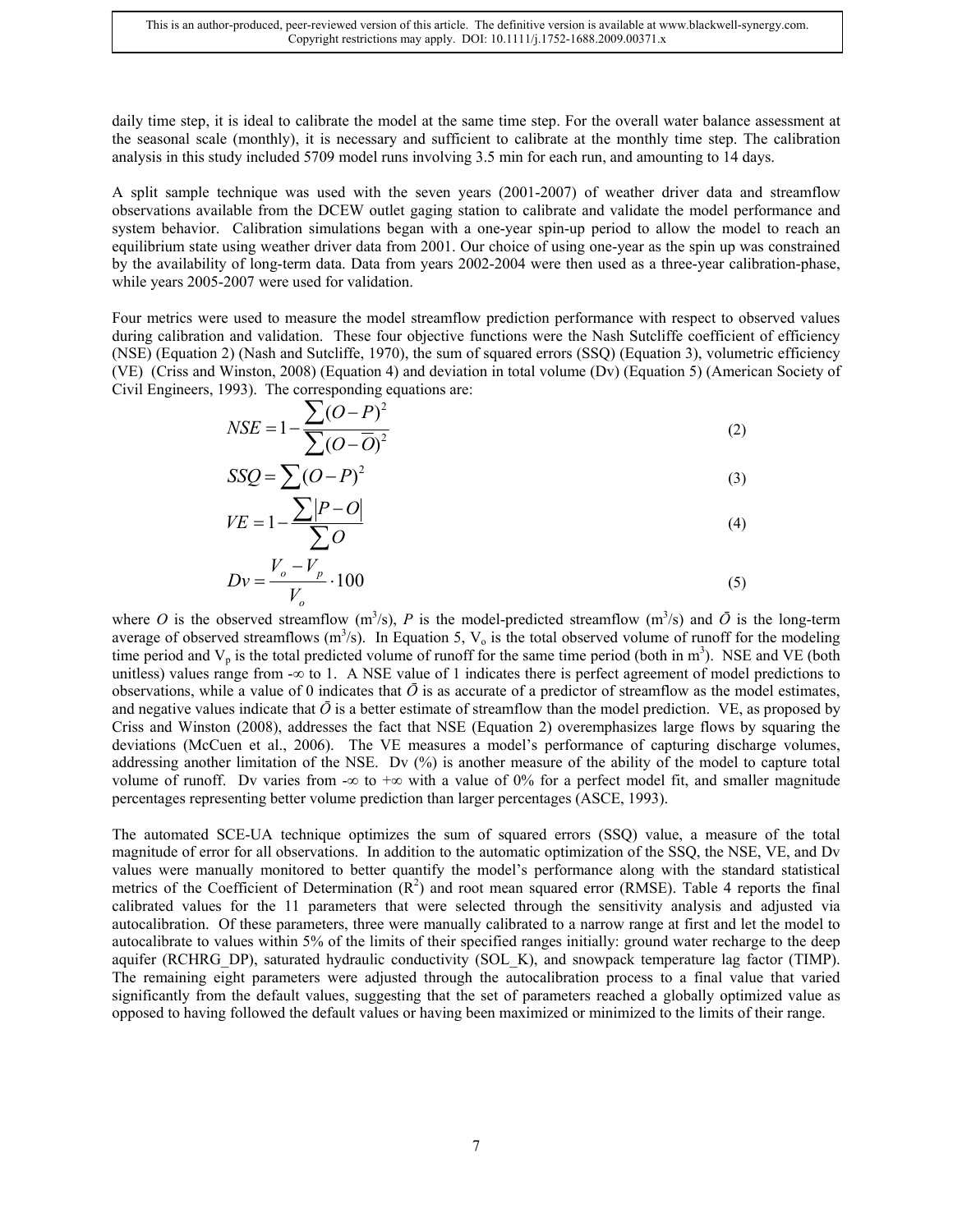#### **Results**

#### *Streamflow*

In general, seasonal patterns of the water balance components over large areas are relatively stable year to year. The DCEW receives most of its precipitation in the winter months, ranging between 48 and 92 mm per month between November and May. High elevation precipitation is stored as spatially heterogeneous snowpack, and then runs off during the spring snowmelt as the daytime air temperatures in the basin rise above freezing in March. Lower elevations experience intermittent rain and snowmelt events throughout the winter. The average total monthly precipitation between June and October is generally less than 20 mm (Figure 2). This seasonal trend in precipitation is also apparent in the observed streamflow (Figures 4 and 5) with peak flows occurring in April, baseflows dominating for the remainder of the year, and intermittent runoff events in response to ephemeral summer thunderstorms. This section reports the results of the sensitivity analysis and the impacts of the calibration of the sensitive parameters.

Figure 4 shows the daily values for the three-year hydrologic simulation at the basin outlet stream gage for the calibrated model over the calibration time period (January 2002 - December 2004). Visual inspection of these plots indicates that the model predicted streamflow timing and volume well, with the exception of two overpredictions in May and June 2004. In this event the model predicted a strong response to a rain event that was actually negligible. The model performance is summarized in Table 5 through the following summary statistics described earlier: NSE, Dv, VE, RMSE, and  $R^2$ . For the calibration period, the daily NSE coefficient was optimized, through autocalibration, to a value of 0.66 with a Dv of -12.9% and  $R^2$  of 0.83. These statistical indicators suggested that the model estimates were satisfactory with only a limited deviation in the estimated streamflow volume and a good fit of the model to the observed streamflow at this daily time step. Motovilov et al. (1999) have classified NSE values and propose that values between NS = 0.36 and 0.75 are "satisfactory". However, care should be given in applying and interpreting the  $R<sup>2</sup>$  statistic for the daily streamflow analysis because over the course of a year it tends to violate the assumptions of normality (Coffey et al., 2004). However, for monthly data any statistical analysis including  $\mathbb{R}^2$  is appropriate. The monthly NSE of calibrated streamflow predictions for the calibration time period is 0.79 with a  $D_v$ of  $-13.1\%$  and  $R^2$  of 0.90. These monthly statistics show marked improvement over daily calibrated output with an increased NSE and  $R<sup>2</sup>$ , but Dv remained about the same as that of the daily calibration analysis. Others report similar calibration-phase statistics for SWAT model performance in mountain watersheds. For example, Fontaine et al. (2002) reported a monthly NSE of 0.86 with a Dv of -9.8%, Lemonds and McCray (2007) reported a monthly NSE of 0.71 (at their most downstream stream gage), and Zhang et al. (2008) reported a maximum monthly NSE value of 0.85 and  $R^2$  of 0.87.

As the next step, the model parameters were then set to the calibrated values and the model was validated for the time period of January 2005 through December 2007. To evaluate SWAT's streamflow predictive ability across a variety of scales, the model-predicted streamflows were compared to observed values from stream gages at the subbasin outlets for the validation time period (2005-2007). In general, a gradual decline was observed in model efficiency (NSE) as the sub-basin area decreased (Table 4). For validation purposes the model was allowed to "spin up" for four years before the validation phase from January 2001 through December 2005 using the weather drivers from the calibration period. Figure 5 shows the three-year hydrologic simulation for streamflow at the DCEW outlet gage using the calibrated model over the validation time period. The summary statistics (Table 5) for the validation phase (2005-2007) at the monthly time step were: NSE of 0.64, Dv of -22.8%, RMSE of 0.19 m<sup>3</sup>/s and  $R^2$  of 0.85. The summary statistics for the validation time period are slightly poorer than those of the calibration-phase because the model does not accurately predict the peak spring runoff of 2006 (Figure 6). Further, the model overpredicts snowmelt flow in April 2005. At the monthly time-step, the model yielded an NSE value of 0.64 while predicting stream discharges at the outlet stream gage of the DCEW. Baseflows were better captured (NSE  $= 0.83$ ) than spring peak runoff flows (NSE  $= 0.63$ ) with respect to overall model efficiency as measured by the NSE (Table 5). The monthly time step, during the validation phase, again showed better overall model performance than the daily time step, but the daily time step better captured the total volume of runoff. Daily time step statistics show less accuracy through a lower NSE of 0.54, a higher RMSE of 0.23  $m^3/s$ , and a lower  $R^2$  of 0.76. However, both volumetric metrics show better performance at the daily time step with a slightly lower magnitude Dv of -20.3% and a slightly higher Ve of 0.54.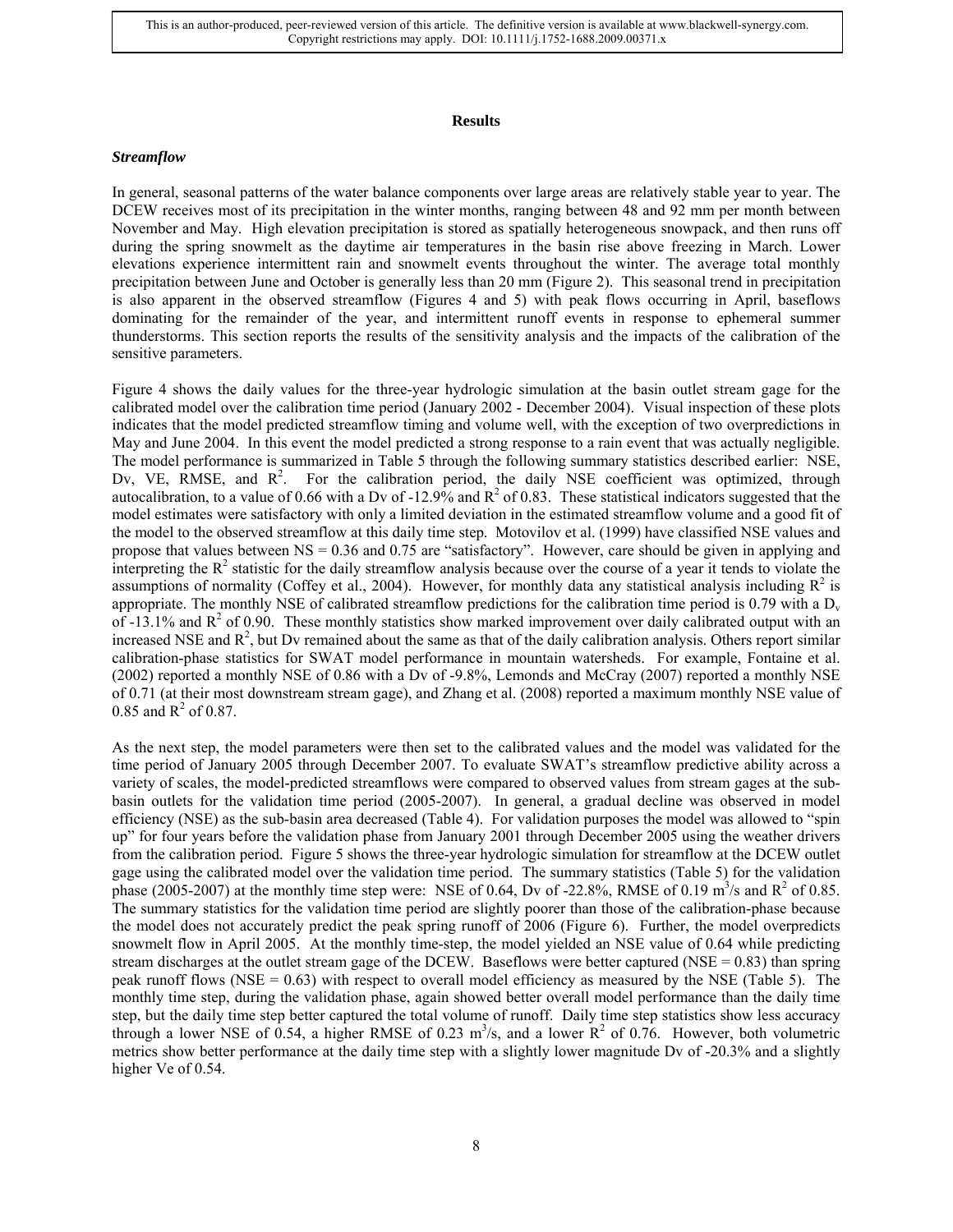#### *Soil Moisture*

Soil moisture was evaluated temporally at both the point and basin scale using data from the BFL and BFU soil moisture monitoring pits. Since the model was able to capture the trends in streamflow timing and volume at the basin outlet, as quantified by the NSE and Dv metrics, the model predictions were extended to the other water balance components including soil moisture and ET. Figure 6 shows the average observed soil moisture for BFL and BFU sites, in mm of water stored in the entire soil column, and the SWAT-predicted basin-wide average soil moisture contents to an average total soil depth of 1.2 m. The observed maximum and minimum soil moisture for the three years (2005-2007) were approximately 175 mm and 50 mm, respectively, while the model-predicted maximum and minimum values were approximately 125 mm and 25 mm, respectively. The average of the measurements at the BFL and BFU sites provide a surrogate for more extensive data since these two sites are located in different ecosystems at different elevations in the watershed. As mentioned earlier, BFL is located below tree line at an elevation of 1151 m while BFU is located near tree line elevation, 1612 m. Figure 6 shows that SWAT captured the timing of both the fall season wetting up of the soil, as well as the early summer drying down of the soil column, as evidenced by the temporal match between predictions and observations. But there was a consistent underprediction of soil moisture in the soil column of approximately 50 mm. It should be noted, however, that the model is predicting the average soil moisture for an entire HRU  $(0.03 \text{ km}^2)$  while measurements were made at specific points. Furthermore, soil moisture observations were made up to 100 cm depths, however, the model might be calculating water content for more than 100 cm for some of the HRUs. Therefore, it could have likely attributed to under/over estimation of soil moisture.

# *Simulated Water Balance Components*

The predicted monthly average values of water balance components were analyzed to investigate the ability of SWAT to partition the incoming precipitation through the hydrologic pathways of soil moisture storage streamflow, ET and drainage to the deep aquifer from the lowest layer of soil in the soil column. Figure 7 shows the modelpredicted monthly hydrologic balance components for each year in the validation period (2005-2007) along with the observed change is soil moisture storage averaged for the BFL and BFU soil moisture monitoring pits (all units are mm). This plot of the components of the hydrologic balance exhibits the monthly response of the model outputs as they are driven by the seasonal atmospheric conditions described by the weather data. As expected, these timing trends corresponded with the general observed trend in the DCEW. Most notably, ET began to rise from near zero values in the winter, to a peak value of approximately 100 mm as the spring snowmelt began to contribute to streamflow and the cool season grasses began to respire in March. Then the plant activity, as well as evaporation, both dependent on soil moisture, became limited because soil moisture was continually decreased to a value of approximately 25 mm at the beginning of July. However, the mixed coniferous forests of the higher elevations likely continued to transpire by extracting water from deeper soil layers, while the basin-wide soil moisture was at the wilting point of about 50 mm, during this period as suggested by the stable ET values towards the end of the growing season (July through September). The high runoff of spring 2006 showed the highest drainage value of nearly 250 mm while the other two years of the simulation (2005 and 2007) had maximum drainage values of about 75 mm. Drainage began in the spring, peaked with the streamflow during the spring runoff, and then receded with falling soil moisture and streamflow.

# *Spatial Distribution of SWAT Modeled Soil Moisture and ET*

The watershed-scale simulated soil moisture is presented in this section, building on the verification of the model for its prediction of streamflow and soil moisture as described previously. Earlier, more rapid, drying of the BFL site soil moisture each year was observed. Predicted soil moisture and ET over the growing season validation period generally followed the expected trends across the watershed, with lower elevation soils drying more rapidly than higher elevation soils.

The spatial distribution of SWAT modeled soil moisture and ET (both in mm) over the growing season of 2007 as monthly averages at the HRU scale are shown in Figure 8. These maps demonstrate the distributed model output over the 839 discretized HRUs that are classified through similar soil, vegetation, and land slopes. In Figure 8 soil moistures ranged from 38-336 mm with an average of 138 mm and standard deviation 71 mm for the wettest period of the season (April). In June, the basin's soil moisture was generally drier but still showed a significant amount of spatial variability with a range of 1-253 mm, an average of 74 mm, and a standard deviation of 61 mm. At the end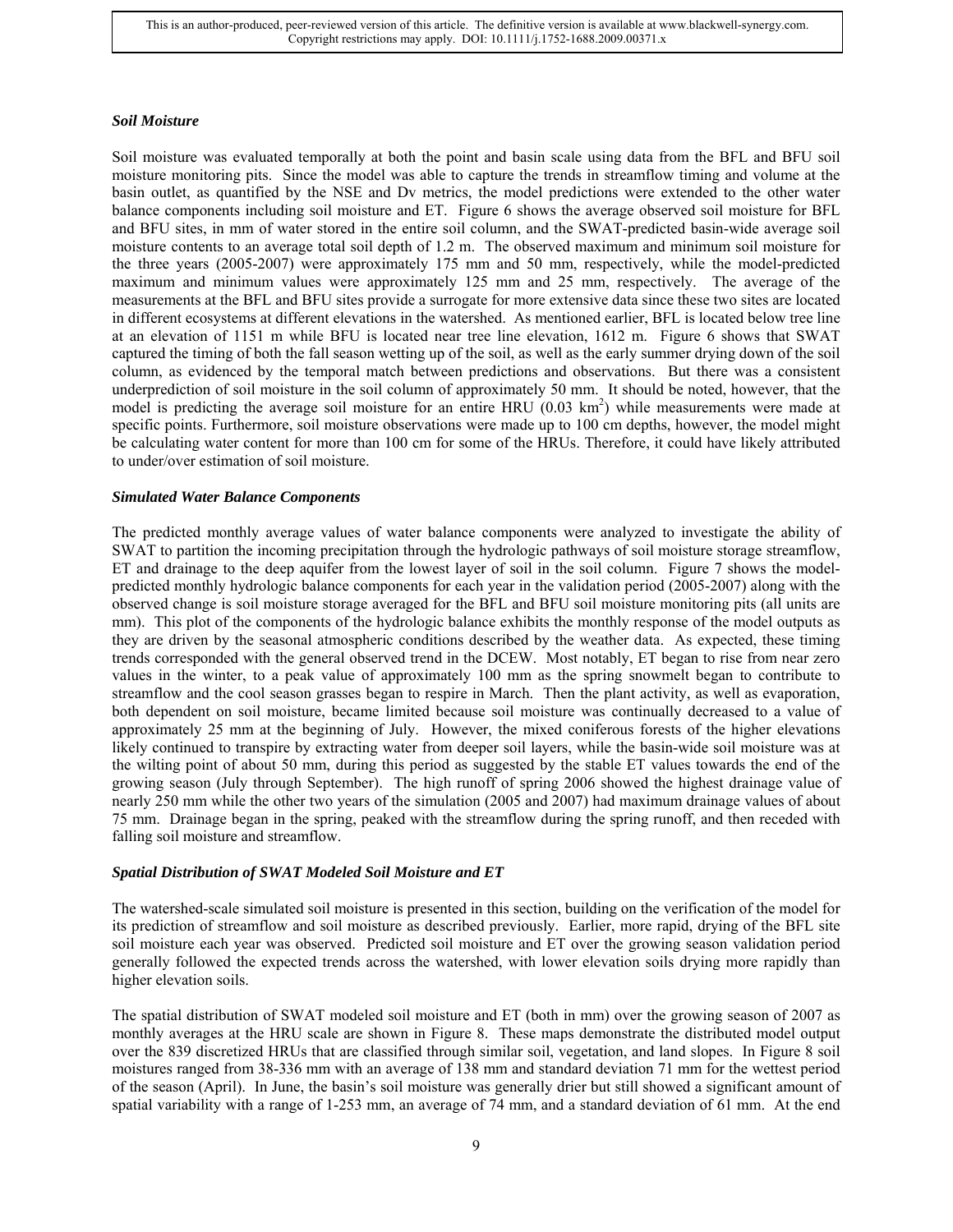of the growing season in September, soil moisture was at its lowest model-predicted value with the least spatial variability: soil moisture ranged from 0-134 mm, with an average of 19 mm, and a standard deviation of 29 mm. In general, the model predicted that the lower elevation south facing hillslopes had lower ET and soil moisture values, with moisture dropping to values in the 0-50 mm range by June, while the higher and north-facing elevations retained moisture, retaining 51-100 mm of moisture even as late as September. This elevated soil moisture throughout the growing season on higher elevation north facing slopes supplied moisture to support larger ET values. Higher north facing slopes had ET values in the 21-40 mm range that prevailed as late as August. The soil moisture maps show the lower basin drying earlier in the growing season with values as low as the 0-50 mm range in April. This drying trend propagated to the higher elevations as the growing season moved into the summer months, with much of the upper basin being in the 0-50 mm soil moisture range by June. Again, these drier conditions predominated, as expected, on the south facing slopes. SWAT predicted soil moisture persisting on the north facing slopes through the entire summer as evidenced in the wetter north facing slopes in August and September (Figure 8).

Spatial trends of ET predicted by SWAT matched expectations for seasonal timing and elevation distribution in a manner similar to the soil moisture predictions. ET in April was the highest at the higher elevations where the evergreen vegetation generally dominates the landscape. In May the vegetation at lower elevations dominated by grasses began to "turn on" and transpire while the vegetation at upper elevations lagged temporarily, with ET values ranging from 61-160 mm at lower elevations, and 80-120 mm range in the upper basin. In June and July, the vegetation above the tree line started to contribute the larger portion of the basin's total ET as the lower elevation grasses senesced in response to the decreased soil moisture in the drying lower basin. Again, the persistence of moisture on the north aspects was evidenced by the persistence of higher ET values into July and August in the range of 41-80 mm while the ET on most of the south facing slopes was in the 0-20 mm range.

#### **Discussion**

# *Streamflow*

Daily and monthly predictions of streamflow by SWAT compared well with streamflow measured at the basin outlet stream gage for the three-year validation period, 2005-2007, with the exception of isolated overpredictions of melt events in the spring of 2005, and underpredictions in spring 2006 (Figure 6). Runoff generation in hillslopedominated watersheds is controlled in part by the definition of a watershed's streamflow and flow accumulation network. This drainage system is defined in SWAT by a threshold area for the existence of channelized flow. While the size of the flow accumulation area in this study was set at a value of  $0.02 \text{ km}^2$  after a careful analysis, based on the size of a small sub-watershed within the DCEW that has a gaged channelized intermittent stream draining it, an improper selection of flow accumulation area can cause discrepancy in simulating streamflow timing and volume.

#### *Snowmelt Processes*

The inclusion of observed precipitation and temperature lapse rates distributed through 100-m elevation bands allowed the model to capture the expected timing and magnitude of both the winter accumulation of snow as shown in Figure 2, as well as the seasonal timing of runoff and soil moisture (Figures 4 and 5). Figure 2 shows a slight dominance of snow over rain (53% snow to 47% rain) for the seven-year modeling period. The timing of accumulated snowmelt appeared to superimpose precisely with the peak observed streamflow in the spring as seen from both calibration and validation periods in Figure 4 and Figure 5, respectively.

SWAT had difficulty capturing the peak runoff during April 2006 in the validation period (Figure 5), which was produced by rain-on-snow (ROS) events. Problems can be attributed to uncertainty in the data to drive SWAT, particularly in the spatial and temporal coverage of precipitation and temperature, but most importantly, the model is not an event-based model and therefore it can not capture this sub-daily dynamics more accurately. Adequate modeling of ROS events requires consideration of the transience of freezing levels as well as the distribution of snow water equivalent throughout a basin (McCabe et al., 2007). Also, the variables defining the sub-daily snowmelt processes including the intensity and the spatial extent of rain and the accumulated snow on the ground were not available from our measurements nor provided by the model at this spatial and temporal scale.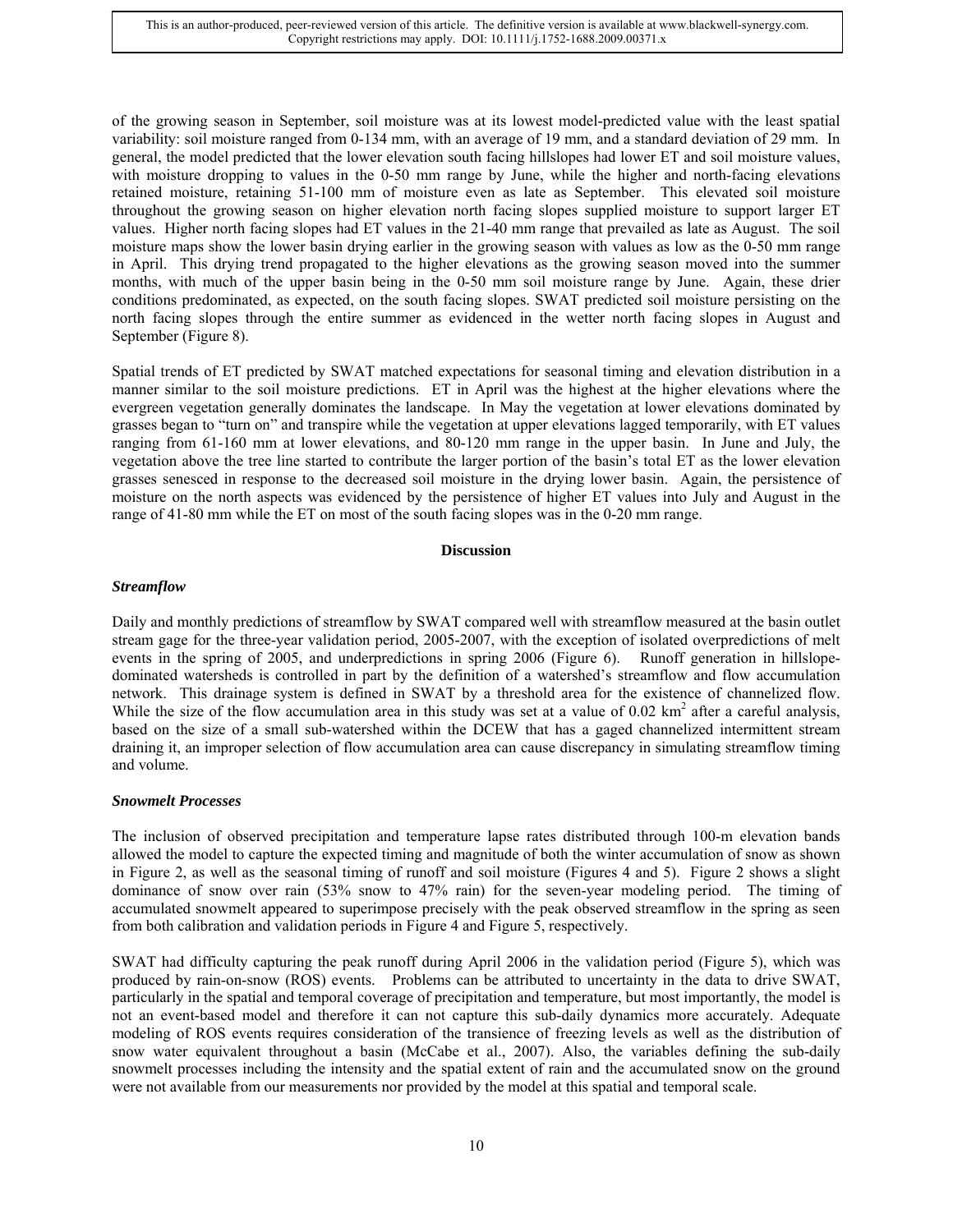Since SWAT is a daily simulation model, it relies on a temperature day snowmelt method that might be capturing the snowmelt dynamics over the daily time step but not at the sub-daily scale. While this error also draws attention to the fact that high spatial resolution precipitation and temperature data could improve the default methods implemented in SWAT, temperate index snowmelt methods do no account for energy added to the snowpack by rain to cause enhanced melt. Also, Marks et al. (1998) showed that enhanced turbulent energy exchanges during ROS events are more significant than the energy added to the snowpack by rain. However, Zhang et al. (2008) investigated the performance of three different snowmelt algorithms on the Yellow River basin, and concluded that the simple temperature index default method of SWAT performed well as compared to more complex energy balance methods. Zhang et al.'s work (2008), however, was conducted at a much larger scale and did not directly explore the role of ROS events.

# *Soil Available Water Content*

The soil available water content (SOL\_AWC) parameter (defined as the difference between field capacity and wilting point water contents) prescribed in the study provided insight into the function of the overall water balance of the DCEW but required further refinement to contain the model uncertainty. SWAT performed satisfactorily at estimating the timing and seasonality of basin-wide soil moisture (Figure 6, Table 5). However, 25-mm underpredictions of moisture content in the summer dry season and 50-mm underpredictions in the winter wet season soil moisture were observed during the validation period. These offsets could also be attributed to the lack of resolution wherein the model provided areal estimates were compared against the limited point observations, especially from only two points. In addition, the accuracy in the model's initial SSURGO database values for soil obtained for each soil layer could be a suspect as the wilting point (WP) was calculated using these values within the model as a function of clay content and bulk density. Consequently, the field capacity (FC) of the soil layers are calculated by SWAT as the sum of the WP and SOL\_AWC will be inaccurate if SOL\_AWC and WP were not accurate, thus causing uncertainty in the soil moisture estimates. The maximum and minimum soil moisture values within the SWAT model routines that route water through the soil column are constrained by the values of FC and WP for each soil type. When additional field observations of soil hydraulic conductivity, soil moisture, subsurface flow and recharge is available, the drainage and soil water availability parameters such as SOL\_AWC and RCHRG DP can further be refined.

#### *Weather Driver Uncertainty*

The weather data for this work was collected at two weather stations that have experienced significant data interruptions. The gap-filled data were only an estimation of actual weather conditions. Quality-checked, higher spatial resolution precipitation and temperature data set alone would help to limit the model's uncertainty significantly since there is a high level of spatial variability in the DCEW precipitation pattern and wintertime inversions in the study area.

Another consideration with respect to weather driver precipitation data is the method by which wintertime precipitation data was collected. The weather stations of the DCEW rely on Belfort Universal Rain Gages Series 5- 780/5915 (Belfort Instruments; Baltimore, MD) to capture snow quantity. This method can result in notable undercatch of snow quantity, especially during precipitation events that occur with wind greater than 2 m/s (Fassnacht, 2004). These errors could be corrected for future work by using a wind correction of the shielded gage values (Yang et al., 1999). Current studies are being conducted to assess the impact of these potential errors. Considering these sources of uncertainty in the parameter estimates and weather drivers, and the simplifications needed for the interpolation of the weather data and necessary model assumptions, the calibrated SWAT model captured general trends of the DCEW streamflow regime.

#### **Vegetation and Soil Moisture Parameterization Effects**

ET processes deplete soil moisture by evaporation from the soil surface and by transpiration through plant water uptake from the root zone depth. As discussed earlier, multiple vegetation types were aggregated to one category to be able to remap with that of the model vegetation classes. For instance, ponderosa pine, grand fir, subalpine fir, Douglas fir, and mixed subalpine fir were all combined into one forest type (FRSE). Each of the above forest types has distinct canopy characteristics, and if improvements in predicting how water is attenuated by them are to be made, they should first be treated individually. Otherwise, refinements that may be appropriate for one type may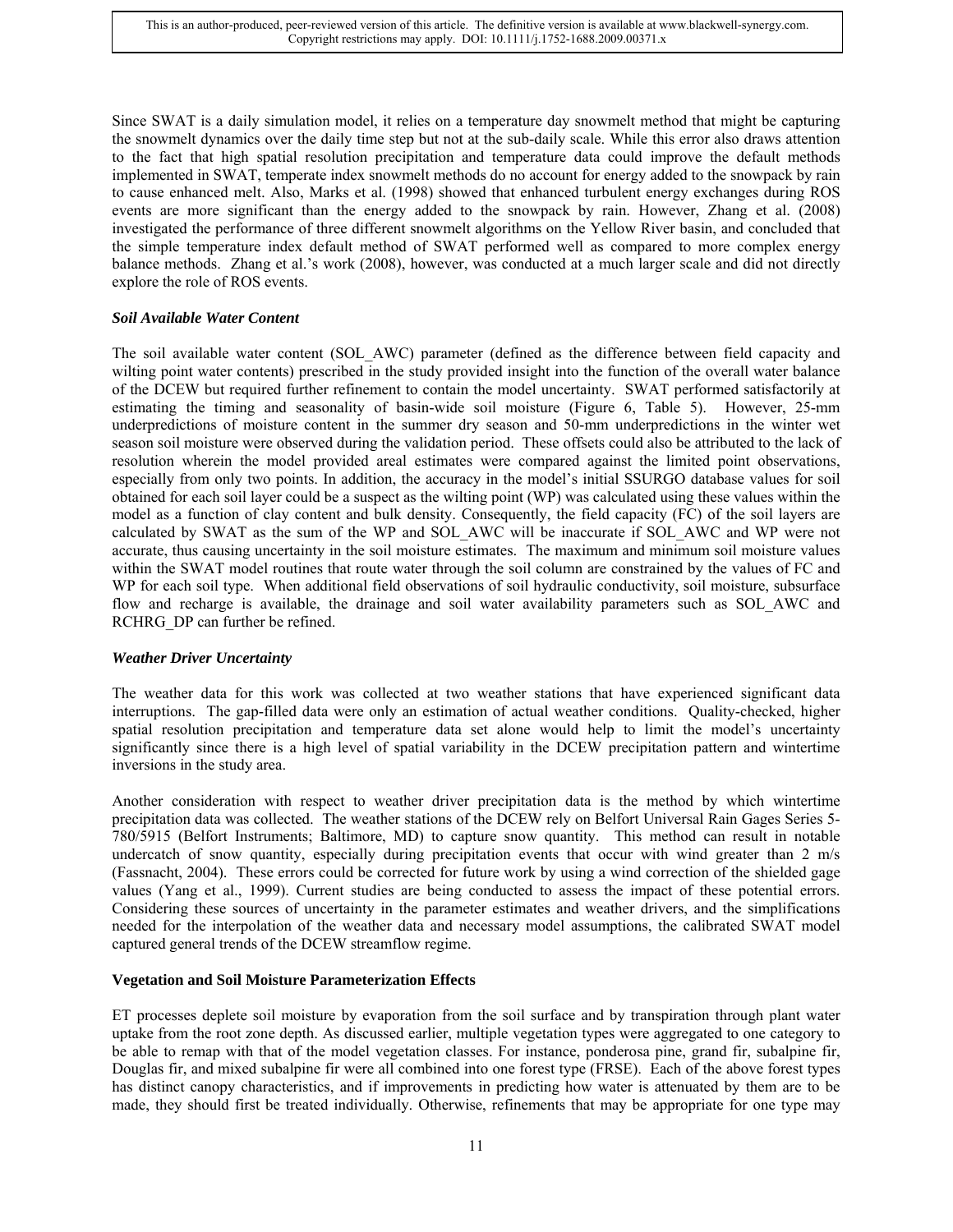erode grains by inappropriately changing another type. For example, ponderosa pine tends to have more open canopies than subalpine fir. While increasing LAI values, for instance, may improve description of fir, realistic descriptions of pine may be compromised by such global increase (and vice versa). The calibrated plant evaporation compensation factor (EPCO) and soil evaporation compensation factor (ESCO) control the shape of the moisture availability curve of the soil column to meet the transpiration and evaporation demands by effectively increasing or decreasing the moisture availability from deeper layers. The autocalibrated unitless EPCO and ESCO parameters values were 0.57 and 0.61, respectively (Table 4). Both EPCO and ESCO vary in value from 0.01 to 1 but their values affect soil moisture availability in opposite ways. For instance, an ESCO value of 1 limits moisture availability for soil evaporation to the top 100 mm while an EPCO value of 1 allows soil moisture extraction availability for transpiration from deeper layers. Reflecting on the underestimated soil moisture results (Figure 7), these mid-range calibrated values appeared to release soil moisture from deeper layers more readily than required for both soil evaporation and plant transpiration.

In addition to direct soil evaporation and plant transpiration, precipitation intercepted by the canopy of the land cover can also play a significant role in the soil moisture balance during the growing season for semi-arid watersheds such as the DCEW. Most of the precipitation in the DCEW occurs in the form of winter snowfall but canopy interception of summer precipitation can prevent it from entering the soil column. Because of this importance of the canopy storage during the growing season, two parameters controlling canopy interception were auto-calibrated: maximum leaf area index (BLAI) that varies from 1-6 (unitless), and maximum canopy storage (CANMX) that varies from 0-10 mm. The calibrated values of these parameters, BLAI and CANMX (Table 5) suggest that the vegetation, at the peak of the growing season, covered 72% of the land and the canopy could intercept up to 8.62 mm of precipitation. Although these high values likely arise as artifacts of calibration, they illustrate the potential impact that vegetation can have on the water balance. Very light summer rainfall that is intercepted can evaporate from vegetation surfaces, and the remaining rain that reaches the ground surface commonly evaporates from shallow soils. Canopy interception can therefore be playing a part in the underprediction of growing season soil moisture since it can reduce the amount of precipitation reaching the soil surface.

It is worth noting that SWAT was calibrated to an objective function based on streamflow measurements alone. Integration of soil moisture prediction performance into the calibration procedures could greatly improve the model's predictive abilities. Use of multiple objective functions including nutrient and sediment loads is possible with the ArcSWAT GUI, but currently, inclusion of soil moisture data is not an option. This study showed the model was capable of capturing the general trend of the basin wide soil moisture without calibration to soil moisture, but the model performance could be improved to better capture the quantity of water stored in the soil column, and the layer-wise distribution of the this volume of water throughout the soil.

# **Conclusions**

The SWAT hydrologic model was applied to the semi-arid DCEW to investigate the water balance components of the watershed both temporally and spatially and it performed well at predicting basin outlet streamflow with a NSE of 0.79 and Dv of -13.1% for monthly predictions. SWAT adequately captured both the spring peak flows and the summer baseflows during the calibration phase, nonetheless, soil moisture was generally underestimated compared to observations from two monitoring pits. (Note: comparisons were made between point measurements and HRUscale estimates). This underestimation indicates that further refinement of the watershed's soil properties and improved representation of subsurface flow mechanics and snow processes with additional field observations to refine the key parameters pertaining to soil (e.g., available water content and saturated hydraulic conductivity), snow (e.g., lapse rates, melting) and vegetation (e.g., leaf area index and maximum canopy index) is crucial for better prediction of soil moisture and streamflow. However, these parameters are not well known due to limitations in the availability of field-measured values and improved representation of flow mechanics generally comes at the expense of computational efficiency.

Monthly hydrologic budget estimates by SWAT for the three-year calibration phase appropriately accounted for the timing and relative magnitude of ET and soil moisture. The spatio-temporal distribution of these components during the growing season of 2007 agreed with the expected effects of elevation and aspect with the timing of these processes, with higher soil moistures persisting at the higher elevations and on north facing slopes, and temporal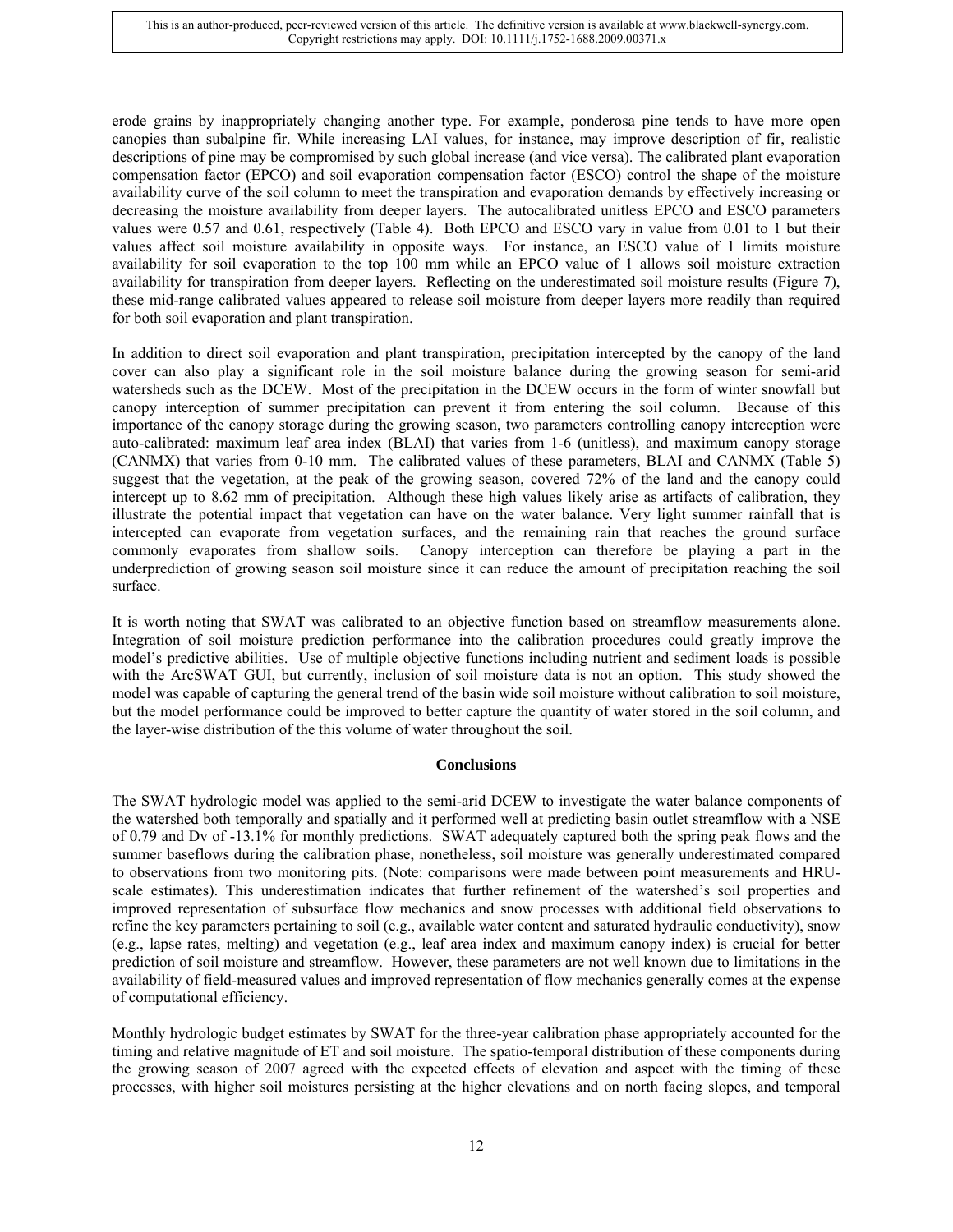variation of soil moisture affecting ET. Investigation of the accuracy of these model outputs was limited to measured soil moisture and streamflow for quantitative evaluation at selected locations.

The variability in snow accumulation and melt and its impact on water balance components, especially soil moisture, emphasizes the important role of the parameterization of the lapse rates through high density precipitation and temperature datasets. The temperature lapse rate, in particular, is difficult to quantify meaningfully for the DCEW because of frequent wintertime inversions in which the lapse rate shows an increase in temperature. These inversions are the result of a stable cold air mass near the surface being confined by a high-pressure system and/or upper level warmer conditions. This positive temperature lapse rate is not accounted for by the overall yearly average negative rate, making it difficult for proper distribution of the predominantly wintertime precipitation. Successful evaluation of SWAT in semi-arid mountainous watersheds as illustrated in this investigation to compute the water balance components can provide unique opportunity of extending the model to other ungaged basins in the region.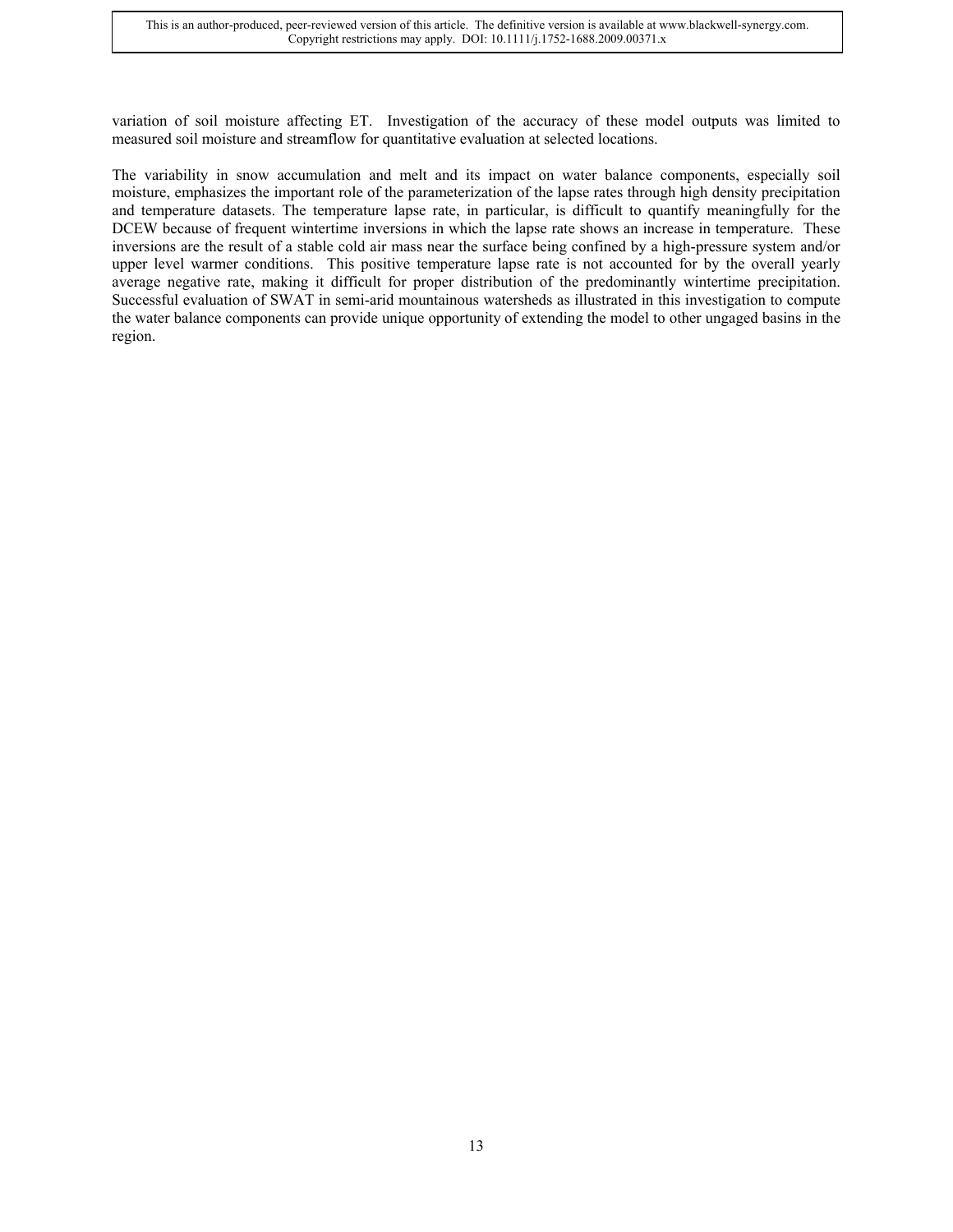#### **References**

- Ahl, R.S., S.W. Woods, and H.R. Zuuring, 2008. Hydrologic calibration and validation of SWAT in a Snowdominated Rocky Mountain Watershed, Montana. *Journal of the American Water Resource Association.* 44(4): 1-21.
- Abbaspour, K.C., J. Yang, I. Maximov, R. Siber, K. Bogner, J. Mieleitner, J. Zobrist, and R. Srinivasan, 2007. Modeling hydrology and water quality in the pre-alpine/alpine Thur watershed using SWAT. *Journal of Hydrology*. 333(2-4): 413-430.
- Aishlin, P., 2006. Groundwater recharge estimation using chloride mass balance, Dry Creek Experimental Watershed. Masters Thesis, Department of Geosciences, Boise State University, Boise, ID.
- Arnold, J.G., R. Srinivasan, R.S. Muttiah, and J.R. Williams, 1998. Large area hydrologic modeling and assessment Part I: model development. *Journal of American Water Resources Association.* 34(1): 73-89.
- Arnold, J.G. and N. Fohrer, 2005. SWAT2000: Current capabilities and research opportunities in applied watershed modeling. *Hydrological Processes.* 19(3): 563-572.
- American Society of Civil Engineers Task Committee on Definition of Criteria for Evaluation of Watershed Models of the Watershed Management Committee, Irrigation, and Drainage Division (ASCE), 1993. Criteria for evaluation of watershed models. *Journal of Irrigation and Drainage Engineering*. 119(3) 429–442.
- Beven, K., and J. Freer, 2001. Equifinality, data assimilation, and uncertainty estimation in mechanistic modeling of complex environmental systems using the GLUE methodology. *Journal of Hydrology.* 249(1-4):11-29.
- Caicco, S.I., J.M. Scott, B. Butterfield, and B. Csuti. 1995. A GAP Analysis of the management status of the vegetation of Idaho (U.S.A.). *Conservation Biology*. 9(3): 498-511.
- Chandler, D.G., M. Seyfried, M. Murdock, and J.P. McNamara, 2004. Field calibration of water content reflectometers. *Soil Science Society of America Journal.* 68(5): 1501-1507.
- Chaubey, I., A.S. Cotter, T.A. Costello, and T.S. Soerens, 2005. Effect of DEM data resolution on SWAT output uncertainty. *Hydrological Processes.* 19(3): 621-628.
- Coffey, M.E., S.R. Workman, J.L. Taraba, A.W. Fogle, 2004. Statistical procedures for evaluating daily and monthly hydrologic model predictions. Transactions of ASAE. 47(1): 59-68.
- Criss, R.E., and W.E. Winston, 2008. Do Nash values have value? Discussion and alternate proposals. *Hydrological Processes*. 22(14): 2723-2729.
- Duan, Q., S. Sorooshian, and V. Gupta, 1992. Effective and efficient global optimization for conceptual rainfallrunoff models. *Water Resources Research.* 28(4): 1015-1031.
- Duan, Q., S. Sorooshian, and V. Gupta, 1994. Optimal use of the SCE-UA global optimization method for calibrating watershed models. *Journal of Hydrology.* 158(3-4): 265-284.
- Eckhardt, K., S. Haverkamp, N. Fohrer, and H.-G. Frede, 2002. SWAT-G, a version of SWAT99.2 modified for application to low mountain range catchments. *Physics and Chemistry of the Earth*. 27(9-10):641-644.
- Entin, J., A. Robock, K. Y. Vinnikiv, V. Zabelin, S. Liu, A. Namkhai, and T. Adyasuren, 1999. Evaluation of global soil wetness project soil moisture simulations. *Journal of the Meteorological Society of Japan.* 77(1B): 183-198.
- Fassnacht, S.R., 2004. Estimating Alter-shielded gauge snowfall undercatch, snowpack sublimation, and blowing snow transport at six sites in the conterminous USA. *Hydrologic Processes.* 18(18): 3481-3492.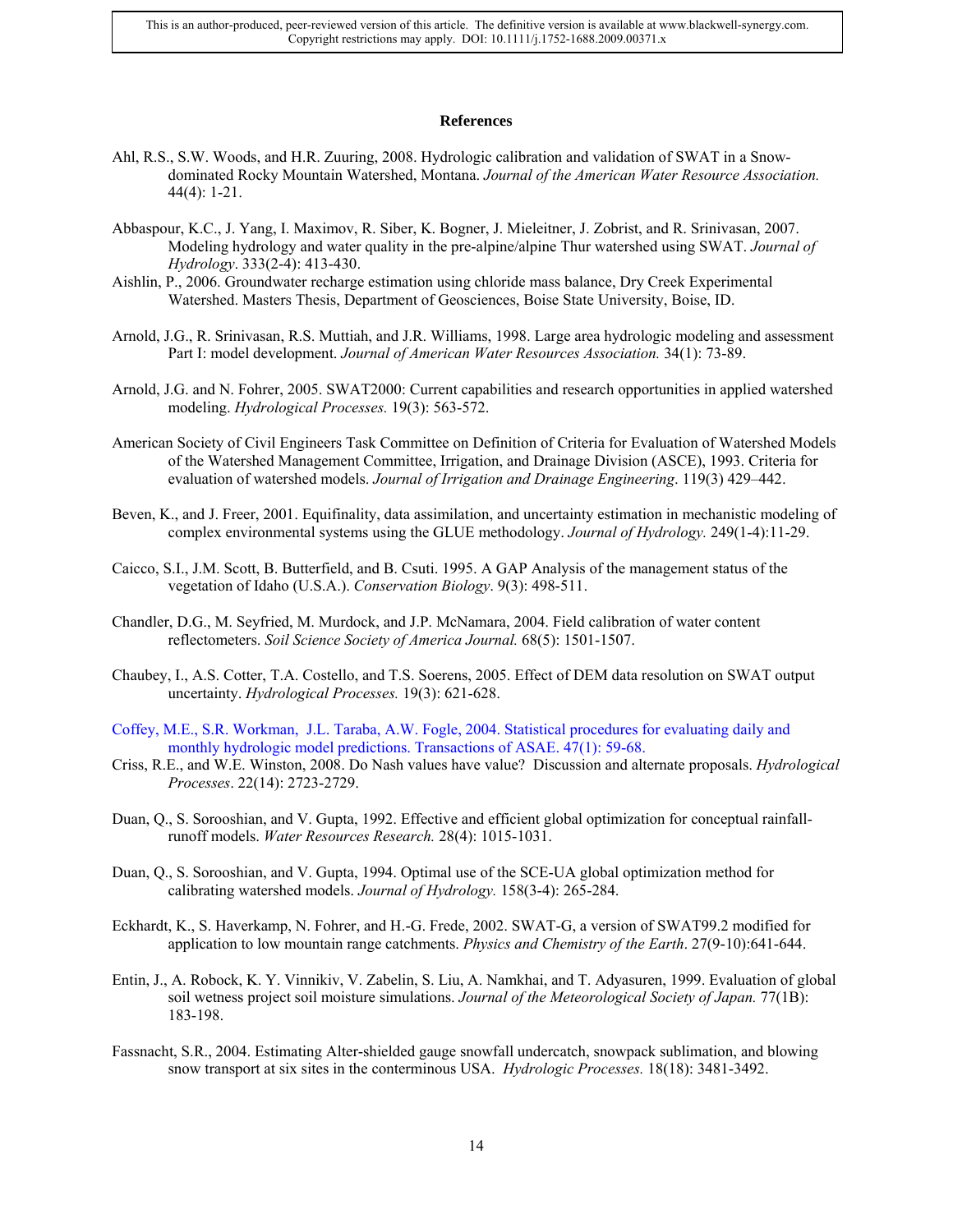- Flerchinger, G.N., C.L. Hanson, and J.R. Wight, 1996. Modeling evapotranspiration and surface energy budgets across a watershed. *Water Resources Research.* 32(8): 2539-2548.
- Fohrer, N., S. Haverkamp, and H.G. Frede, 2005. Assessment of the effects of land use patterns on hydrologic landscape functions: development of sustainable land use concepts for low mountain range areas. *Hydrological Processes.* 19(3): 659-672.
- Fontaine, T.A., T.S. Cruickshank, J.G. Arnold, and R.H. Hotchkiss, 2002. Development of a snowfall-snowmelt routine for mountainous terrain for the soil water assessment tool (SWAT). *Journal of Hydrology.* 262(1- 4): 209-223.
- Garen, D.C., and D.S. Moore, 2005. Curve number hydrology in water quality modeling: uses, abuses, and future direction. *Journal of American Water Resources Association*. 41(2): 377-388.
- Gassman, P.W., M.R. Reyes, C.H. Green, and J.G. Arnold, 2007. The soil and water assessment tool: historical development and future research directions. *Transactions of the American Society of Agricultural and Biological Engineers*. 50(4): 1211-1250.
- Grant, L., M. Seyfried, and J. McNamara, 2004. Spatial variation and temporal stability of soil water in a snowdominated, mountain catchment. *Hydrological Processes*. 18(18): 3493-3511.
- Gribb, M.M., I. Forkutsa, A. Hansen, D.G. Chandler, and J.P. McNamara, 2009 (in press). The effect of various soil hydraulic property estimates on soil moisture simulations. *Vadose Zone Journal*.
- Green, W. H. and G. A. Ampt, 1911. Studies on soil physics, 1. The flow of air and water through soils. *Journal of Agricultural Sciences*. 4:11-24.
- Hanson, C.L., 1989. Precipitation catch measured by the Wyoming shield and the dual-gage system. *Water Resources Bulletin*. 25(1): 159-164.
- Hernandez, M., S.N. Miller, D.C. Goodrich, B. F. Goff, W.G. Kepner, C.M. Edmonds and K. B. Jones, 2000. Modeling runoff response to land cover and rainfall spatial variability in semi-arid watersheds. Environmental Monitoring and Assessment. 64(1): 285-298, DOI 10.1023/A:1006445811859.
- Hillel, D., 1998. *Environmental Soil Physics.* Academic Press, United States.
- Houser, P.R., W.J. Shuttleworth, J.S. Famiglietti, H.V. Gupta, K .H. Syed, and D.C. Goodrich, 1998. Integration of soil moisture remote sensing and hydrologic modeling using data assimilation. *Water Resources Research.*  34(12): 3405-3420.
- Huang, J., M. Hugg, H.M. van den Dool, and K.P. Georgarakos, 1996. Analysis of model-calculated soil moisture over the United States (1931-1993) and applications to long-range temperature forecasts. *Journal of Climate.* 9: 1350-1362.
- Idaho Geospatial Data Clearinghouse, 2004. Digital Elevation of Tile 07, Idaho with a Horizontal Grid Spacing of 10-meters: Idaho Geospatial Data Clearinghouse, Moscow, ID. Available online at http://data.insideidaho.org /data/IGDC/archive/elev10m/elev10m\_tile07\_igdc.tgz accessed 07/14/2007.
- Jayakrishnan, R., R. Srinivasan, C. Santhi, and J.G. Arnold, 2005. Advances in the application of the SWAT model for water resources management. *Hydrological Processes.* 19(3): 749-762.
- Landscape Dynamics Lab, 1999. Land Cover of Idaho: Idaho Cooperative Fish and Wildlife Research Unit, Moscow, ID. Available online at http://data. insideidaho.org/data/icfwru/archive/landcov\_id\_icfwru.zip 07/14/2007.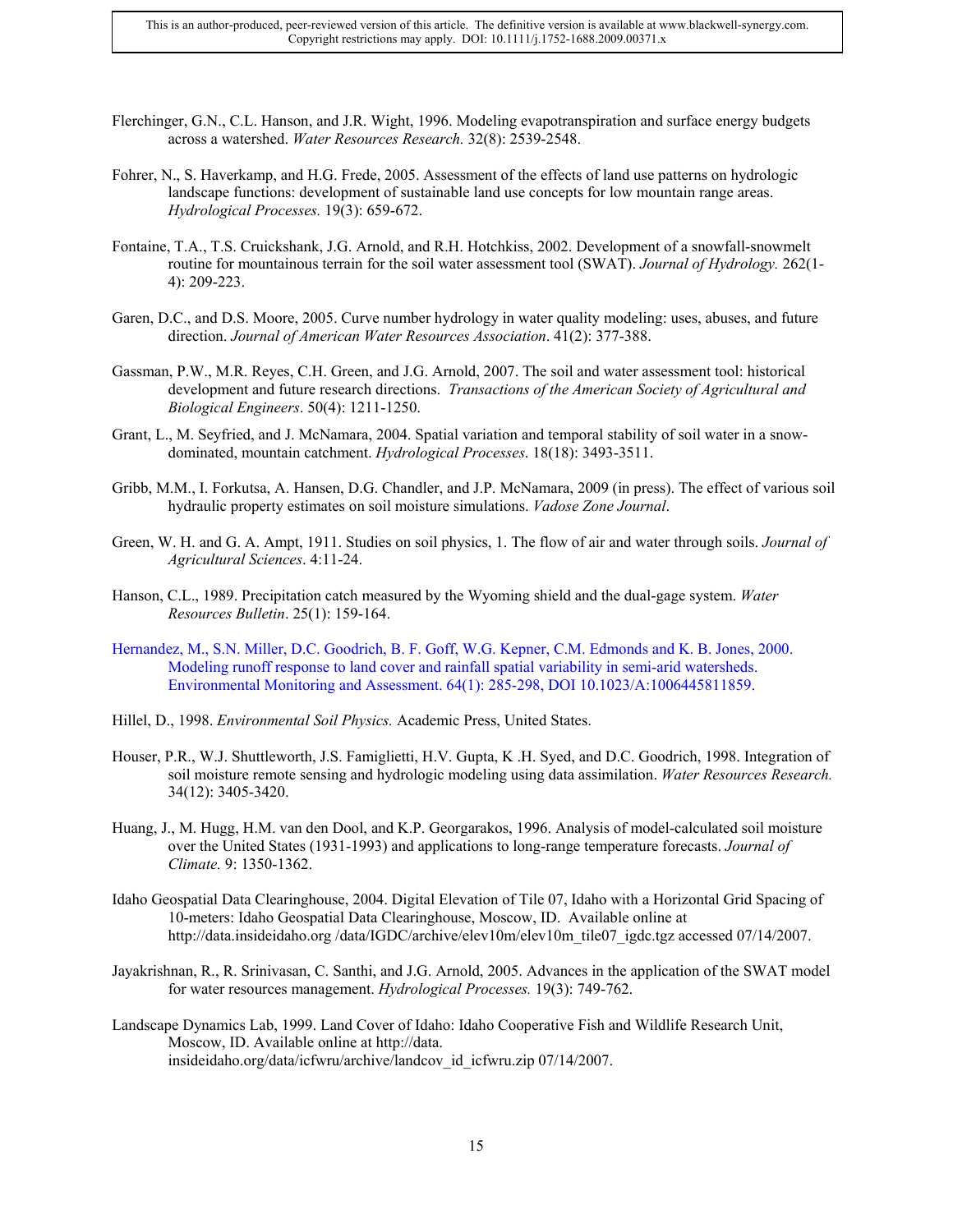- Lemonds, P.J., and J.E. McCray, 2007. Modeling hydrology in a small rocky mountain watershed serving large urban populations. *Journal of Water Resources*. 43(4): 1-13.
- Li, J. and S. Islam, 2002. Estimation of root zone soil moisture and surface fluxes partitioning using near surface soil moisture measurements. *Journal of Hydrology.* 259(1-2): 1-14.
- Marks, D., J. Kimball, D. Tingey, and T. Link, 1998. The sensitivity of snowmelt processes to climate conditions and forest cover during rain-on-snow: a case study of the 1996 Pacific Northwest flood. *Hydrologic Processes*. 12(10-11): 1569-1587.
- McCabe, J.G., M.P. Clark, and L.E. Hay, 2007. Rain-on-snow events in the Western United States. *Bulletin American Meteorological Society*. 88(3): 319-328.
- McCuen, R.H., Z. Knight, and A.G. Cutter, 2006. Evaluation of the Nash-Sutcliffe efficiency index. *Journal of Hydrologic Engineering ASCE*. 11(6):597-602.
- McNamara, J.P., D. Chandler, M. Seyfried, and S. Achet, 2005. Soil moisture states, lateral flow, and streamflow generation in a semi-arid, snowmelt-driven catchment. *Hydrologic Processes*. 19(20): 4023-4038.
- Mein, R.G. and C.L. Larson. 1973. Modeling infiltration during a steady rain. *Water Resources Research* 9(2):384-394.
- Mote, P.W., E.A. Parson, A.F. Hamlet, W.S. Keeton, D. Lettenmaier, N. Mantua, E.L. Miles, D.W. Peterson, D.L. Peterson, R. Slaughter, and A.K. Snover, 2003. Preparing for climatic change: the water, salmon, and forests of the Pacific Northwest. *Climatic Change*. 61(1-2): 45-88.
- Motovilov, Y.G., L. Gottschalk, K. Engeland, A. Rodhe, 1999. Validation of a distributed hydrological model against spatial observations. *Agricultural and Forest Meteorology*. 98-99: 257-277.
- Narasimhan, B., R. Srinivasan, J.G. Arnold, and M. Di Luzio, 2005. Estimation of long-term soil moisture using a distributed parameter hydrologic model and verification using remotely sensed data. *Transactions of Agricultural Engineers.* 48(3): 1101-1113.
- Nash, J.E. and J.V. Sutcliffe, 1970. River forecasting through conceptual models Part I A discussion of principles. *Journal of Hydrology.* 10(3): 282-290.
- Nayak, A., D.G. Chandler, D. Marks, J.P. McNamara, and M. Seyfried. 2008. Correction of electronic weighing bucket precipitation gauge measurements. *Water Resources Research*, 44, W00D11, doi:10.1029/2008WR006875.
- NRCS SNOTEL, 2007. Site information and reports for Bogus Basin. Available online at http://www.wcc.nrcs.usda.gov/snotel/snotel.pl?sitenum= 978&state=id accessed 10/11/2007
- Olivera, F., M. Valenzuela, R. Srinivasan, J. Choi, H. Cho, S. Koka, and A. Agrawal, 2006. ArcGIS-SWAT: A geodata model and GIS interface for SWAT. *Journal of the American Water Resources Association.* 42(2): 295-309.
- Rudzitis, G., and R. Johnson, 2000. The impact of wilderness and other wildlands on local economies and regional development trends. *USDA Forest Service Proceedings* RMRS-P-15(2): 14-26.
- Ryu, Y., D. Baldocchi, S. Ma, and T. Hehn, 2008. Interannual variability of evapotranspiration and energy exchange over an annual grassland in California. *Journal of Geophysical Research.* 113.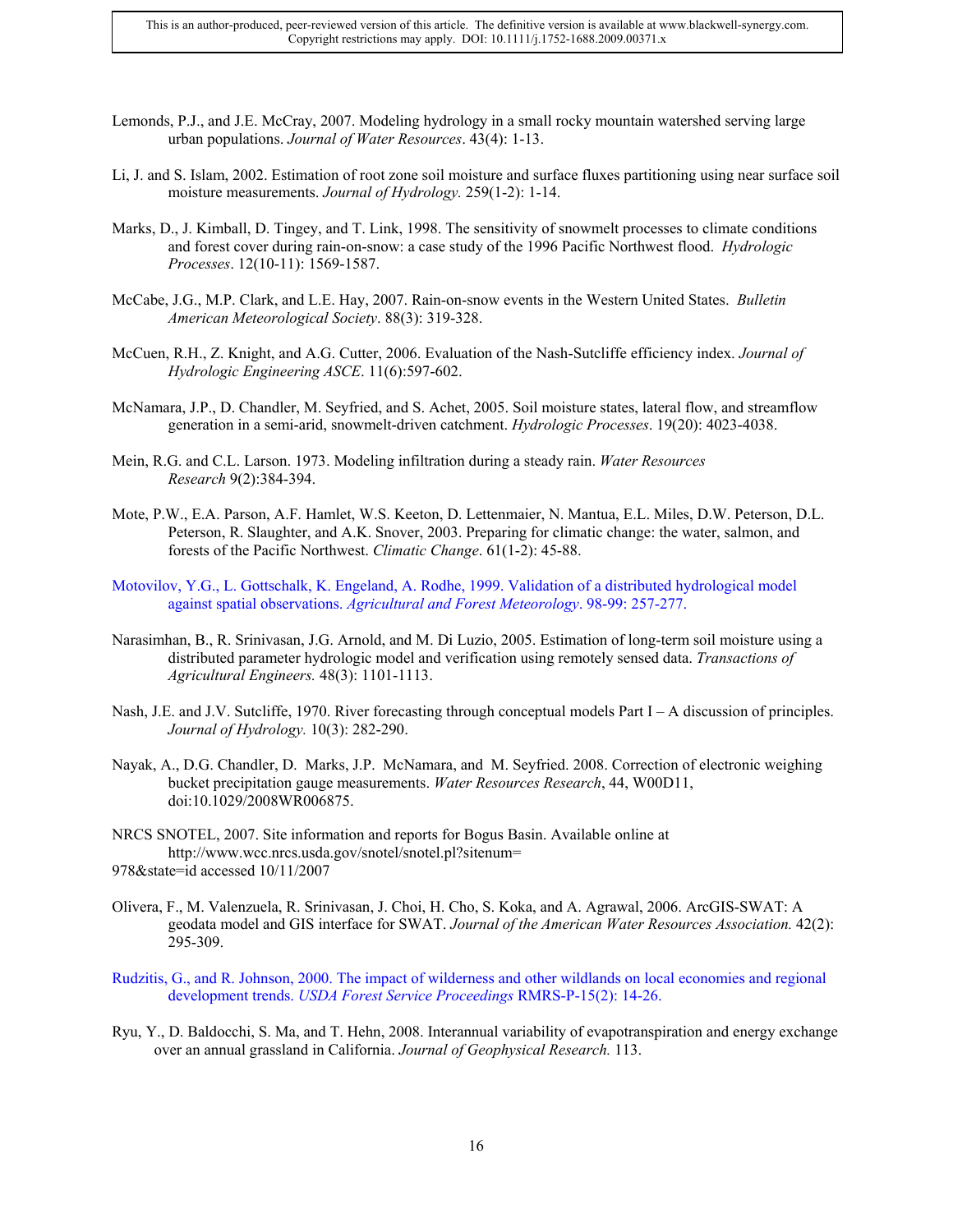- Santhi, C., J.G. Arnold, J.R. Williams, W.A. Dugas, and L. Hauk, 2001. Validation of the SWAT model on a large river basin with point and nonpoint sources. *Journal of the American Water Resources Association.* 37(5):1169-1188.
- Schüttmeyer, D., A.F. Moene, A.M. Holtslag, H.A.R. De Bruin, and N. Van De Giesen, 2006. Surface fluxes and characteristics of drying semi-arid terrain in West Africa. *Boundary Layer Meteorology*. 118(3): 583-612.
- Soil Conservation Service (SCS), 1972. *Section 4: Hydrology in National Engineering Handbook.* United States Government Printing office, Washington DC.
- Soil Survey Staff, Natural Resources Conservation Service, United States Department of Agriculture, 2005. Soil Survey Geographic (SSURGO) Database for Ada and Boise County, ID. Available online at http://soildatamart.nrcs.usda.gov accessed 09/21/2007.
- Soil Survey Staff, Natural Resources Conservation Service, United States Department of Agriculture, 2006. U.S. General Soil Map (STATSGO2) for Idaho. Available online at http://soildatamart.nrcs.usda.gov accessed 09/21/2007.
- Soil Survey Staff. 1975. Soil taxonomy: A basic system of soil classification for making and interpreting soil surveys. USDA-SCS Agric. Handbook 436, US Government Printing Office, Washington, DC.
- Sridhar, V., K.G. Hubbard, and D.A. Wedin, 2006. Assessment of soil moisture dynamics of the Nebraska Sandhills using long-term measurements and a hydrology model. *Journal of Irrigation and Drainage Engineering.* 132(5): 463-473.
- Srinivasan, R., T.S. Ramanarayanan, J.G. Arnold, and S.T. Bednarz, 1998. Large area hydrologic modeling and assessment Part II: Model application. *Journal of the American Water Resources Association.* 34(1):91- 101*.*
- Sun, H., and P.S Cornish, 2005. Estimating shallow groundwater recharge in the headwaters of the Liverpool Plains using SWAT. *Hydrological Processes*. 19(3): 795-807.
- Sun, G., A. Noormets, J. Chen, and S.G. McNulty, 2008. Evapotranspiration estimates from eddy covariance towers and hydrologic modeling in managed forests in Northern Wisconsin, USA. *Agricultural and Forest Meteorology*. 148(2):257-267.
- Neitsch, S.L., J.G. Arnold, J.R. Kiniry, and J.R. Williams, 2005. Soil and Water Assessment Tool, Theoretical Documentation, Version 2005, Grassland, Soil and Water Research Laboratory, Temple, TX, Blackland Research and Extension Center, Temple, Texas, Texas Water Resource Institute, College Station.
- U.S. Bureau of Land Management, Idaho State Office, Geographic Sciences, 2008. Surface Management Agency (Land Status) for Idaho (Federal, State, and Private Lands). Available online at http://data.insideidaho.org/ data/BLM/archive/statewide/landstatus\_id\_blm.tgz accessed 05/07/2008.
- van Griensven, A., T. Meixner, S. Grunwald, T. Bishop, M. Diluzio, and R. Srinivasan, 2006. A global sensitivity analysis tool for the parameters of multi-variable catchment models. *Journal of Hydrology.* 324(1-4): 10- 23.
- White, K.L. and I. Chaubey, 2005. Sensitivity analysis, calibration, and validations for a multisite and multivariable SWAT model. *Journal of the American Water Resources Association.* 41(5): 1077-1089.
- Wang, X., and A.M. Melesse, 2006. Effects of STATSGO an SSURGO as inputs on SWAT model's snowmelt simulation. *Journal of American Water Resources Association*. 42(5): 1217-1236.
- Williams, J.R., 1969. Flood routing with variable travel time of variable storage coefficients. *Transactions of the American Society of Agricultural Engineers.* 12(1): 100-103.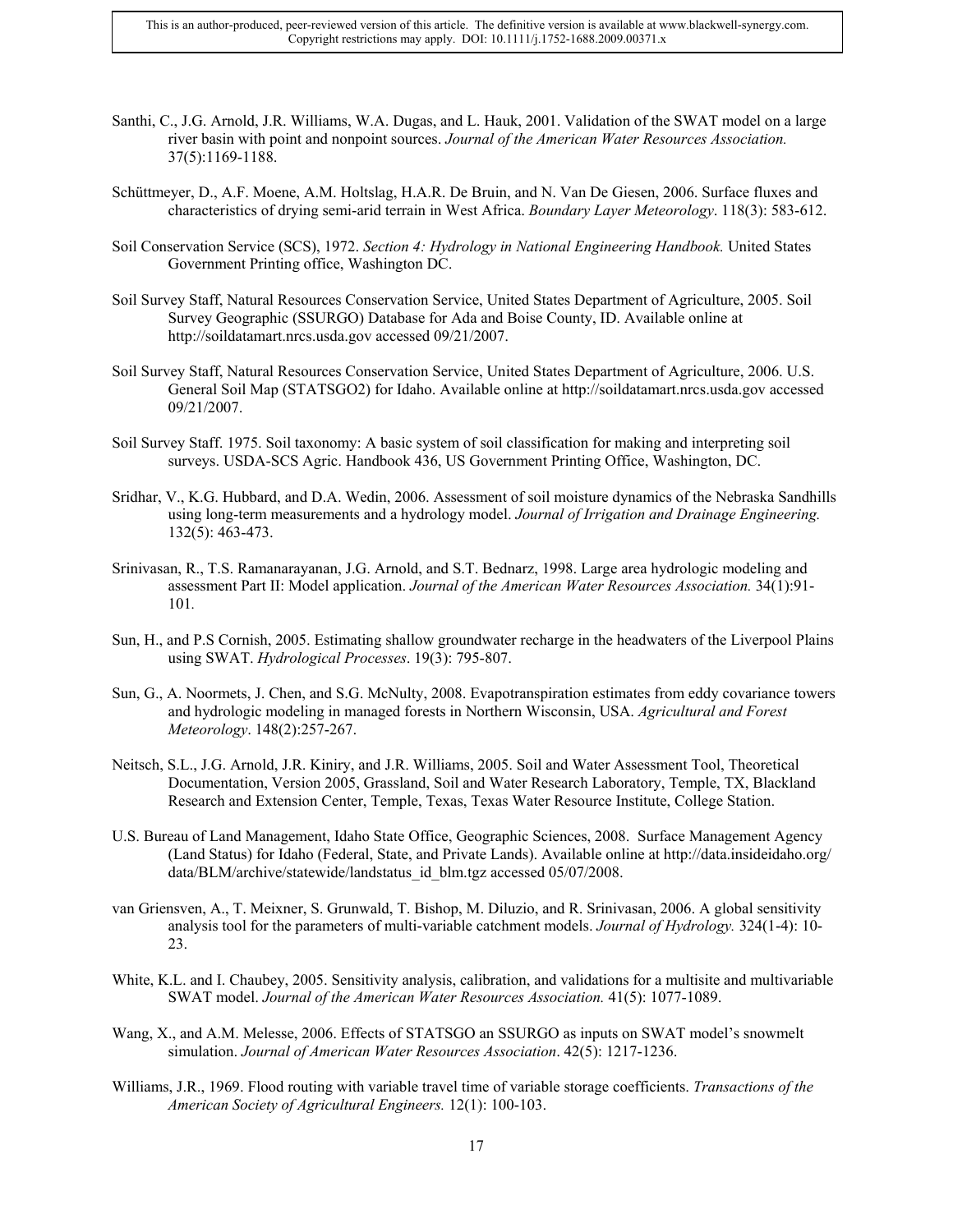This is an author-produced, peer-reviewed version of this article. The definitive version is available at www.blackwell-synergy.com. Copyright restrictions may apply. DOI: 10.1111/j.1752-1688.2009.00371.x

- Williams, C.J., J.P. McNamara, D.G. and Chandler, 2008. Controls on the spatial and temporal variation of soil moisture in a mountainous landscape: the signatures of snow and complex terrain. *Hydrology and Earth System Science Discussion*, 5: 1927-1966.
- Yang, D., B.E. Goodison, J.R. Metcalfe, P. Louie, G. Leavesley, D. Emerson, C.L. Hanson, V.S. Golubev, E. Elomaa, T. Gunther, T. Pangburn, E. Kang, and J. Micovik, 1999. Quantification of precipitation measurement discontinuity induced by wind shields on national gauges. *Water Resources Research.* 35(2): 491-508.
- Zhang, X., R. Srinivasan, B. Debele, and F. Hao, 2008. Runoff simulation of the headwaters of the Yellow River using the SWAT model with three snowmelt algorithms. *Journal of the American Water Resources Association.* 44(1): 48-61.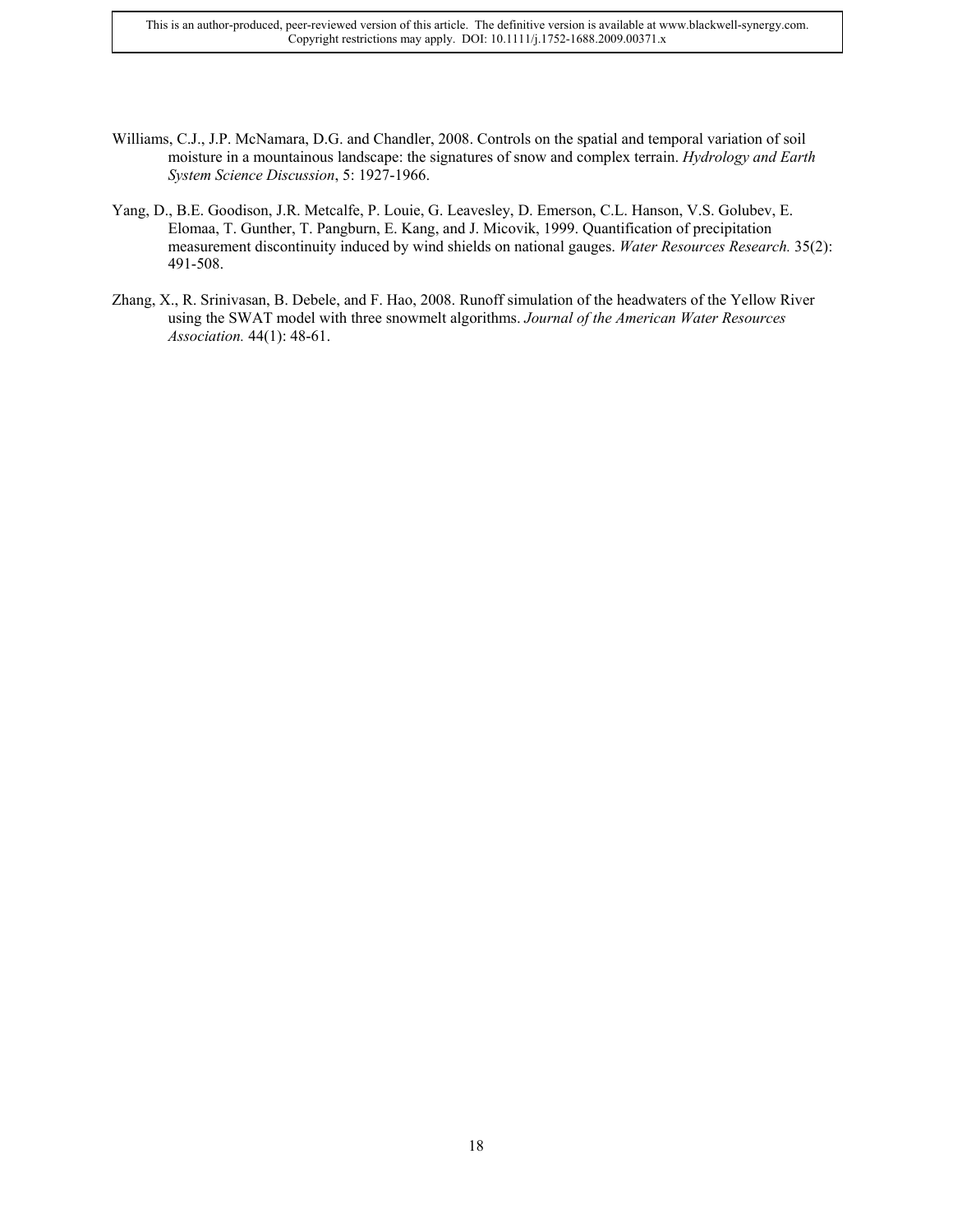# **List of Tables**

Table 1. Summary of SWAT Land Description Classes for DCEW.

Table 2. SWAT Flow Parameters Considered for Sensitivity Analysis.

Table 3. Sensitive Parameters Chosen for Model Calibration, Calibration Range, Default Values, and Calibrated Parameter Value (Calibration Values that are Reported as Percentages Represent the Percentage Change from the Initial Value of the Parameter).

Table 4. Summary of SWAT Model Validation Phase (2005-2007) Streamflow Prediction Performance at Five Stream Gaging Stations.

Table 5. Summary of Statistical Evaluation of SWAT DCEW Model Performance in Predicting Stream and Soil Moisture.

# **List of Figures**

- Figure 1. Dry Creek Experimental Watershed Location Map.
- Figure 2. DCEW 7 Year Average Monthly Precipitation and Temperature (2001-2007).
- Figure 3 DCEW Sub-Basins Delineated to Match Resolution of Stream Gage Network and SWAT Land Use Classification.
- Figure 4. Plot of Daily Precipitation with SWAT Simulated and Measured Daily (upper panel) and Monthly Streamflow (lower panel) at Basin Outlet Stream Gage of DCEW for the Calibration Time Period (2002- 2004).
- Figure 5. Plot of Daily Precipitation with SWAT Simulated and Measured Daily and Monthly Streamflow at Basin Outlet Stream Gage of DCEW for the Validation Time Period (2005-2007).
- Figure 6. Plot of DCEW Basin-Wide Soil Moisture Observations Averaged for BFU and BFL and SWAT Model Predictions for Basin-Wide Soil Moisture for the Entire Soil Column.
- Figure 7. Plot of Monthly Hydrologic Budget in mm for the DCEW Showing Total Precipitation, Model Predicted Change in Soil Moisture Storage, Average Change in Soil Moisture Storage Observed at BFU and BFL, Drainage, Evapotranspiration (ET), and Streamflow.
- Figure 8. Maps Showing Monthly Average SWAT Predicted Soil Moisture and ET (both in mm). Values Were Distributed Over Appropriate HRUs.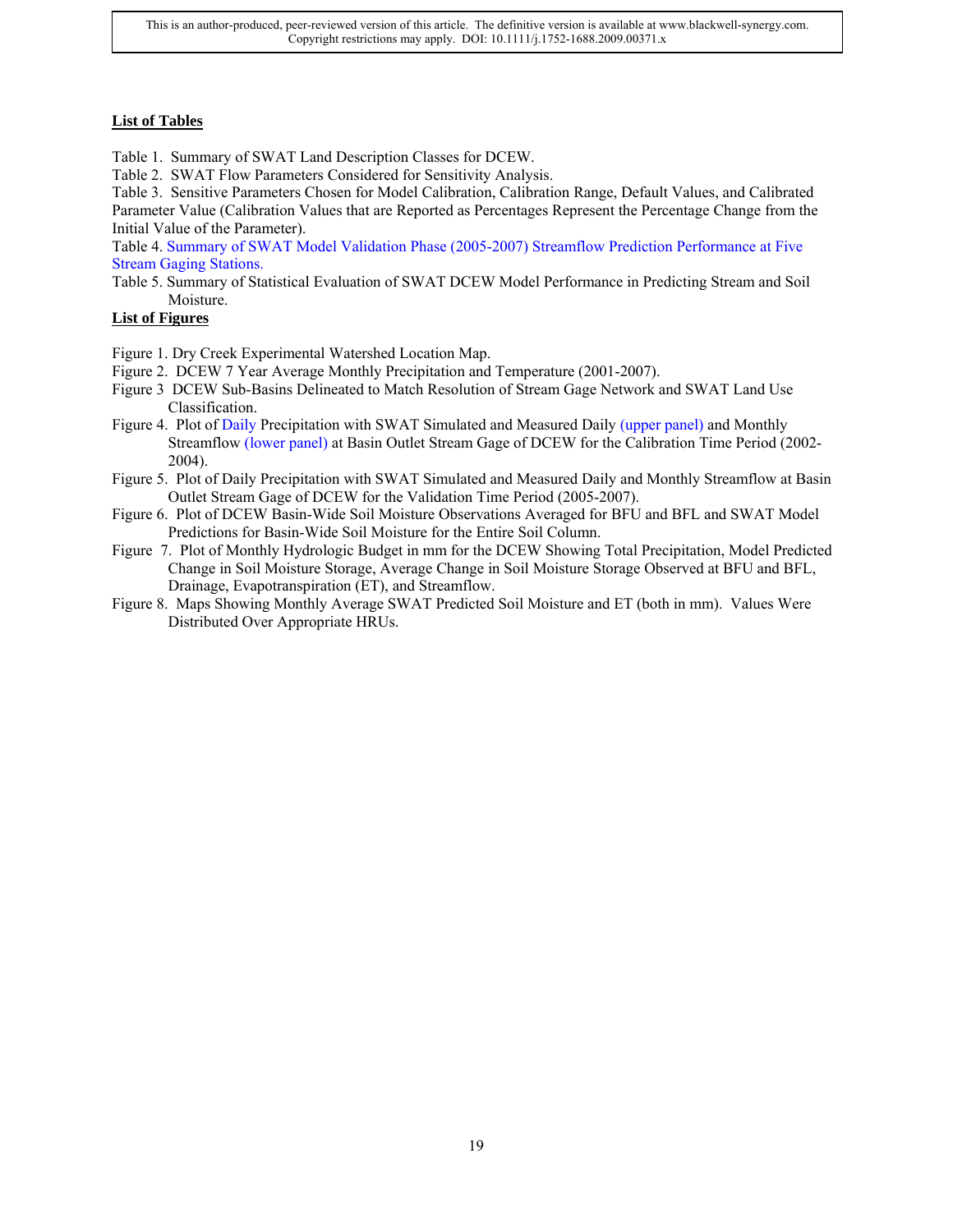| Table 1. Summary of SWAT Land Description Classes for DCEW. |  |
|-------------------------------------------------------------|--|
|-------------------------------------------------------------|--|

| <b>SWAT Vegetation Class</b>      | Area of DCEW $(\% )$ |
|-----------------------------------|----------------------|
| Southwestern Range Land           |                      |
| (SWRN)                            | 1.2                  |
| Rangeland Grass (RNGE)            | 22.5                 |
| Rangeland Brush (RNGB)            | 24.9                 |
| Forested Evergreen (FRSE)         | 49.2                 |
| Wetland Forested (WETF)           | 0.7                  |
| <b>Wetland Nonforested (WETN)</b> | 15                   |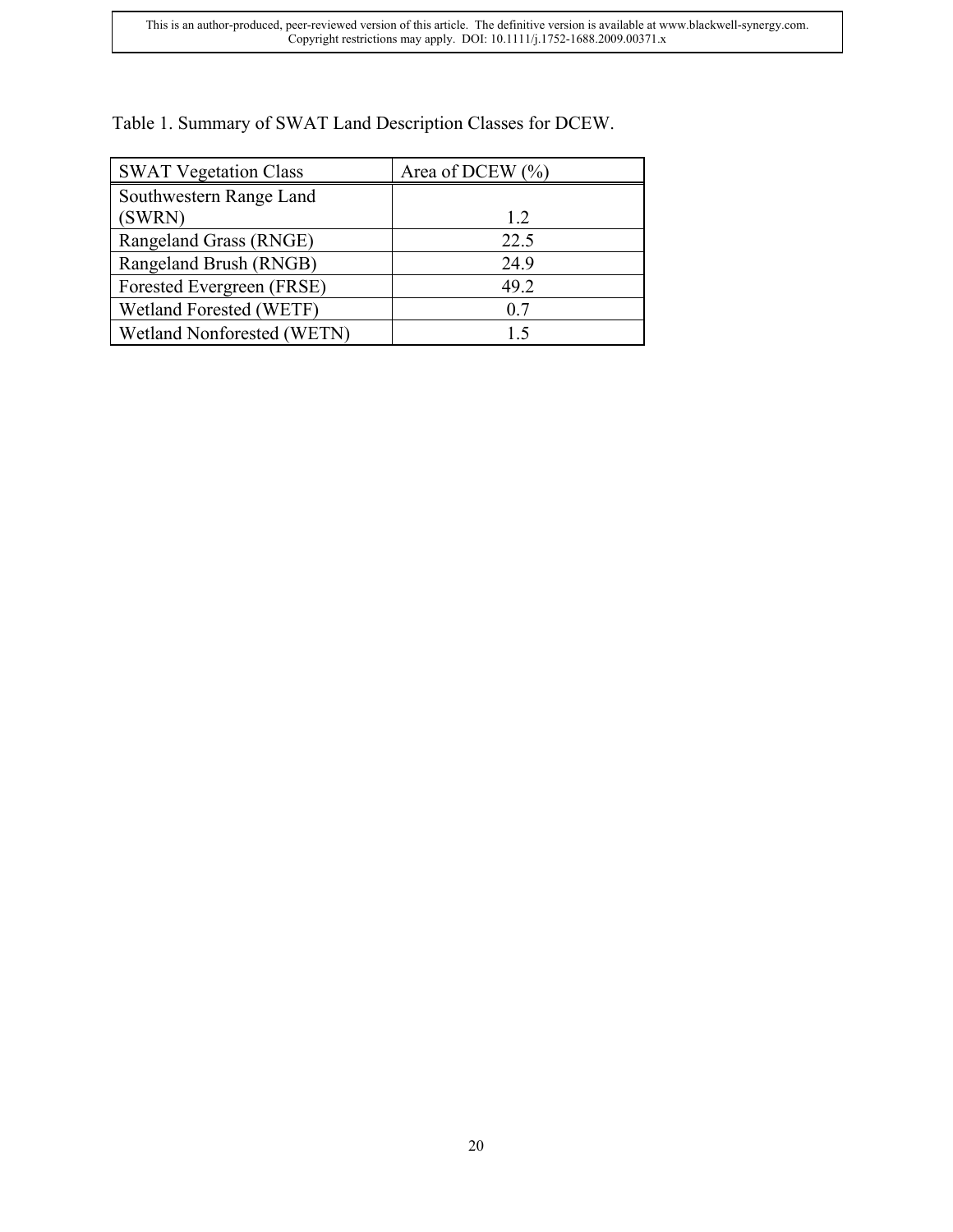| Parameter       | Description                                              |
|-----------------|----------------------------------------------------------|
| <b>ALPHA BF</b> | Baseflow alpha factor (days)                             |
| <b>BIOMIX</b>   | Biological missing efficiency (unitless)                 |
| <b>BLAI</b>     | Leaf area index (unitless)                               |
| <b>CANMX</b>    | Maximum canopy index (mm)                                |
| CH K2           | Effective channel hydraulic conductivity (mm/hr)         |
| CH <sub>N</sub> | Manning coefficient for channel (unitless)               |
| CN2             | SCS-CN for moisture condition II (unitless)              |
| <b>EPCO</b>     | Plant evaporation compensation factor (unitless)         |
| <b>ESCO</b>     | Soil evaporation compensation factor (unitless)          |
| <b>GW DELAY</b> | Groundwater delay (days)                                 |
| <b>GW REVAP</b> | Groundwater revaporation coefficient (unitless)          |
| <b>GWQMN</b>    | Threshold depth of water in the shallow aquifer required |
|                 | for return flow to occur (mm)                            |
| <b>RCHRG DP</b> | Groundwater recharge to deep aquifer (fraction)          |
| <b>REVAPMIN</b> | Threshold depth of water in the shallow aquifer for      |
|                 | revaporation to occur (mm)                               |
| <b>SFTMP</b>    | Snowfall temperature $(^{\circ}C)$                       |
| <b>SLOPE</b>    | Average slope steepness (m/m)                            |
| <b>SLSUBBSN</b> | Average slope length (m)                                 |
|                 | Minimum melt rate for snow during the year               |
| <b>SMFMN</b>    | $(mm$ <sup>o</sup> $C$ /day)                             |
| <b>SMFMX</b>    | Maximum snowmelt rate (mm/°C/day)                        |
| <b>SMTMP</b>    | Snowmelt base temperature $(^{\circ}C)$                  |
| <b>SOL ALB</b>  | Soil albedo                                              |
| <b>SOL AWC</b>  | Available water capacity of the soil layer (mm/mm)       |
| SOL K           | Soil conductivity (mm/h)                                 |
| SOL Z           | soil depth (mm)                                          |
| <b>SURLAG</b>   | Surface runoff lag coefficient                           |
| <b>TIMP</b>     | Snowpack temperature lag factor                          |
| <b>TLPAS</b>    | Temperature lapse reate (°C/km)                          |

|  | Table 2. SWAT Flow Parameters Considered for Sensitivity Analysis. |
|--|--------------------------------------------------------------------|
|  |                                                                    |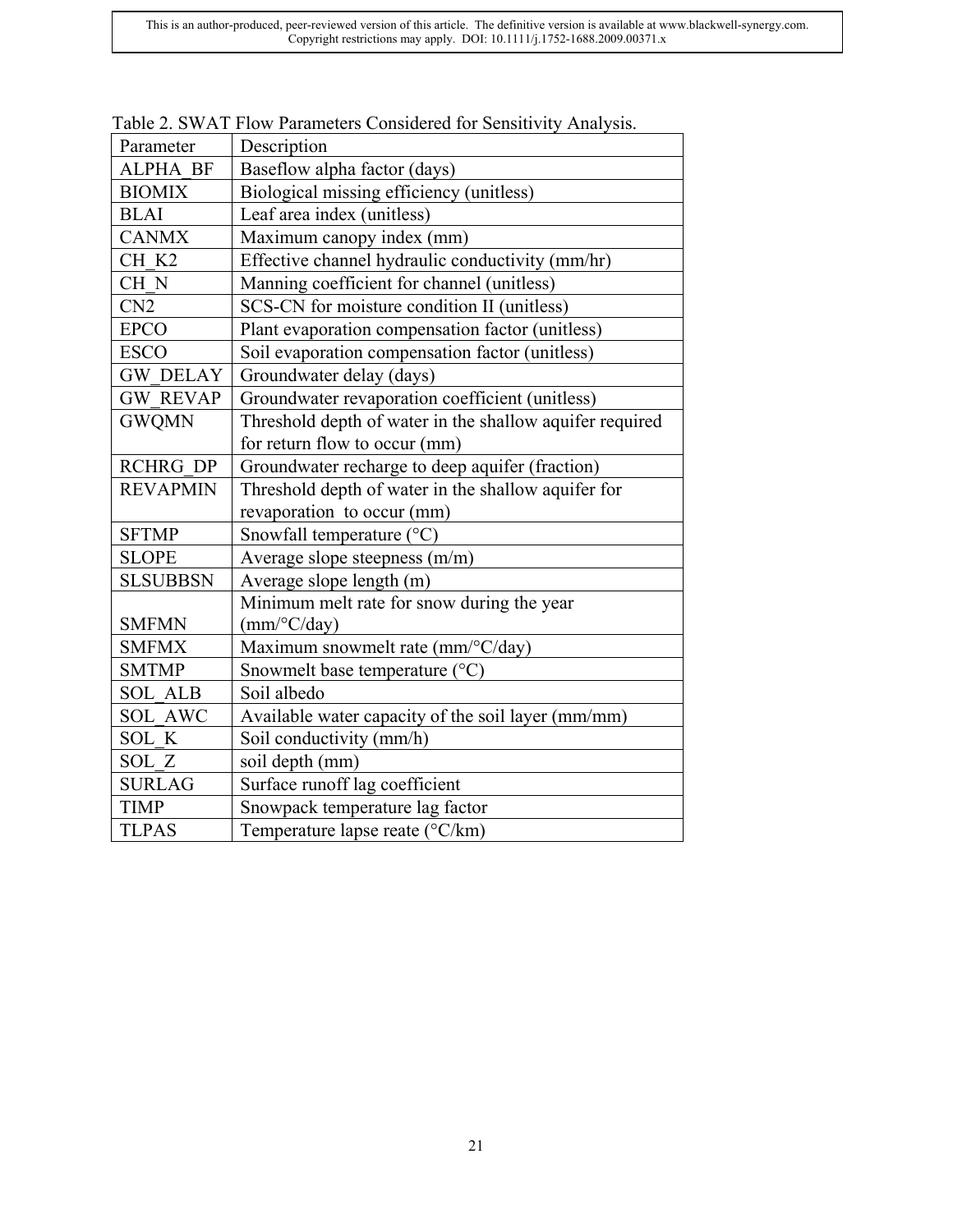This is an author-produced, peer-reviewed version of this article. The definitive version is available at www.blackwell-synergy.com. Copyright restrictions may apply. DOI: 10.1111/j.1752-1688.2009.00371.x

Table 3. Sensitive Parameters Chosen for Model Calibration, Calibration Range, Default Values, and Calibrated Parameter Value (Calibration Values that are Reported as Percentages Represent the Percentage Change from the Initial Value of the Parameter).

| respressive to a creenage enange from the findal value of the fundament). | <b>SWAT</b>     | Default                  | Calibration    | Optimized |
|---------------------------------------------------------------------------|-----------------|--------------------------|----------------|-----------|
| Parameter                                                                 | Parameter       | Value                    | Range          | Value     |
| Baseflow alpha factor (days)                                              | <b>ALPHA BF</b> | $\theta$                 | $0 - 1$        | 0.60      |
|                                                                           |                 | $\overline{v}$ varies by |                |           |
| Leaf area index (unitless)                                                | <b>BLAI</b>     | vegetation               | $-50\% + 50\%$ | 15.23%    |
| Maximum canopy index (mm)                                                 | <b>CANMX</b>    | $\theta$                 | $0 - 10$       | 8.62      |
| Plant evaporation                                                         |                 |                          |                |           |
| compensation factor (unitless)                                            | <b>EPCO</b>     | $\boldsymbol{0}$         | $0 - 1$        | 0.57      |
| Soil evaporation compensation                                             |                 |                          |                |           |
| factor (unitless)                                                         | <b>ESCO</b>     | $\boldsymbol{0}$         | $0 - 1$        | 0.61      |
| Ground water recharge to deep                                             |                 |                          |                |           |
| aquifer (fraction)                                                        | <b>RCHRG DP</b> | 0.05                     | $0 - 1$        | 0.99      |
| Threshold depth of water in the                                           |                 |                          |                |           |
| shallow aquifer for                                                       |                 |                          |                |           |
| revaporation to occur (mm)                                                | <b>REVAPMIN</b> | $\mathbf{1}$             | $0 - 100$      | 62.85     |
| Snowmelt base temperature                                                 |                 |                          |                |           |
| $({}^{\circ}C)$                                                           | <b>SMTMP</b>    | 0.5                      | $0 - 5$        | 3.03      |
| Available water capacity of the                                           |                 | varies by                | $-95%$         |           |
| soil layer (mm/mm soil)                                                   | SOL AWC         | soil                     | 100%           | 26.33%    |
| Soil saturated hydraulic                                                  |                 | varies by                | $-100%$        |           |
| conductivity (mm/h)                                                       | SOL K           | soil                     | $+100%$        | $-94.95%$ |
| Snowpack temperature lag                                                  |                 |                          |                |           |
| factor (unitless)                                                         | <b>TIMP</b>     | 1                        | $0 - 1$        | 0.05      |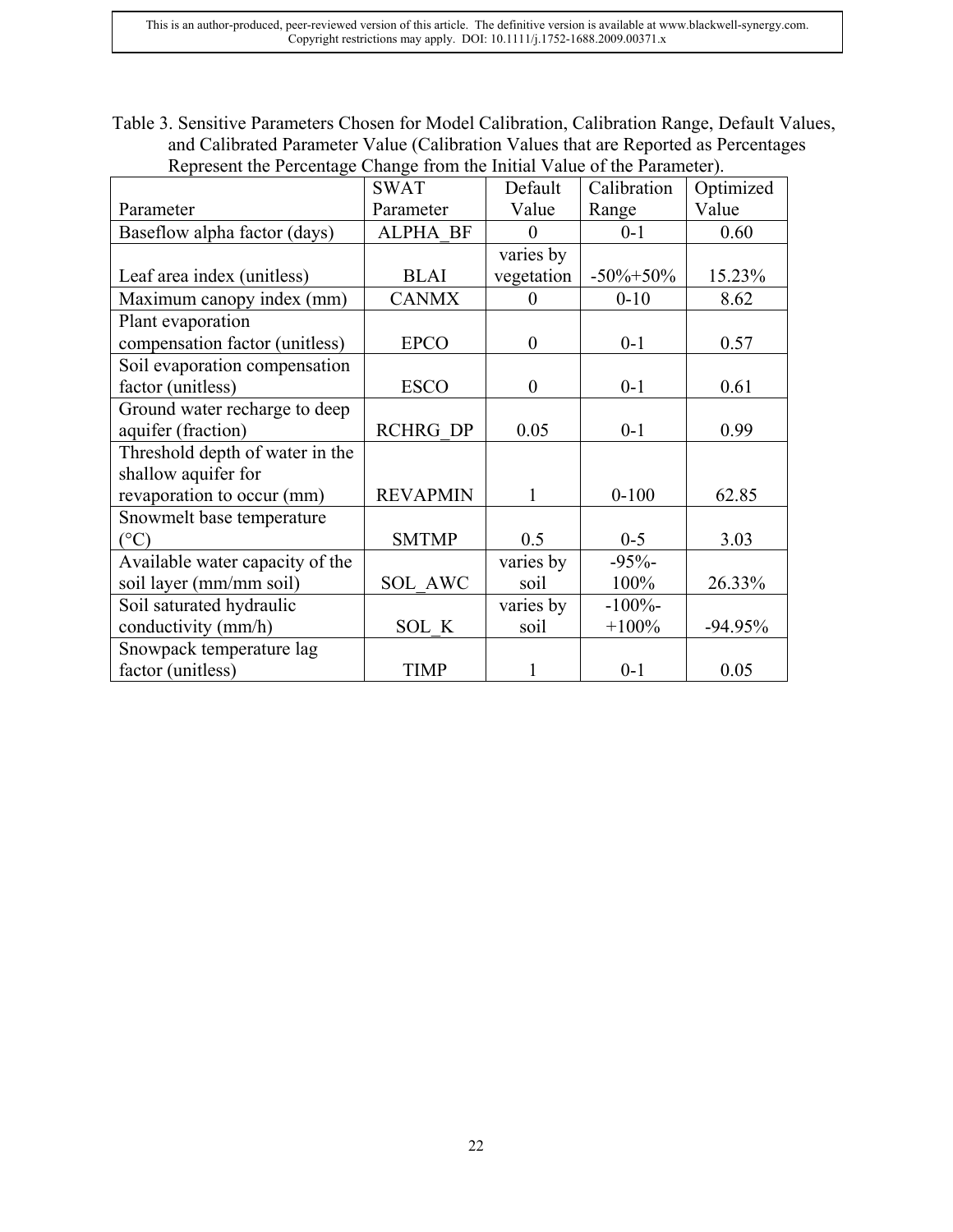| Sub-  | Drainage      | Avg   |            |          |         |             |       |
|-------|---------------|-------|------------|----------|---------|-------------|-------|
| basin | Area $(km^2)$ | Obs Q | <b>NSE</b> | Dv $(\%$ | Ve      | <b>RMSE</b> | $R^2$ |
|       | 3.7           | 0.01  | $-0.30$    | 346.7    | $-0.14$ | 0.53        | 0.47  |
|       | 8.6           | 0.09  | 0.30       | $-41.7$  | 0.42    | 3.94        | 0.61  |
|       | 7.5           | 0.05  | 0.36       | $-15.5$  | 0.30    | 2.15        | 0.62  |
| 4     | 16.2          | 0.08  | 0.48       | 22.1     | 0.42    | 3.10        | 0.76  |
|       | 26.6          | 0.15  | 0.54       | $-18.9$  | 0.37    | 7.34        | 0.76  |

Table 4. Summary of SWAT Model Validation Phase (2005-2007) Streamflow Prediction Performance at Five Stream Gaging Stations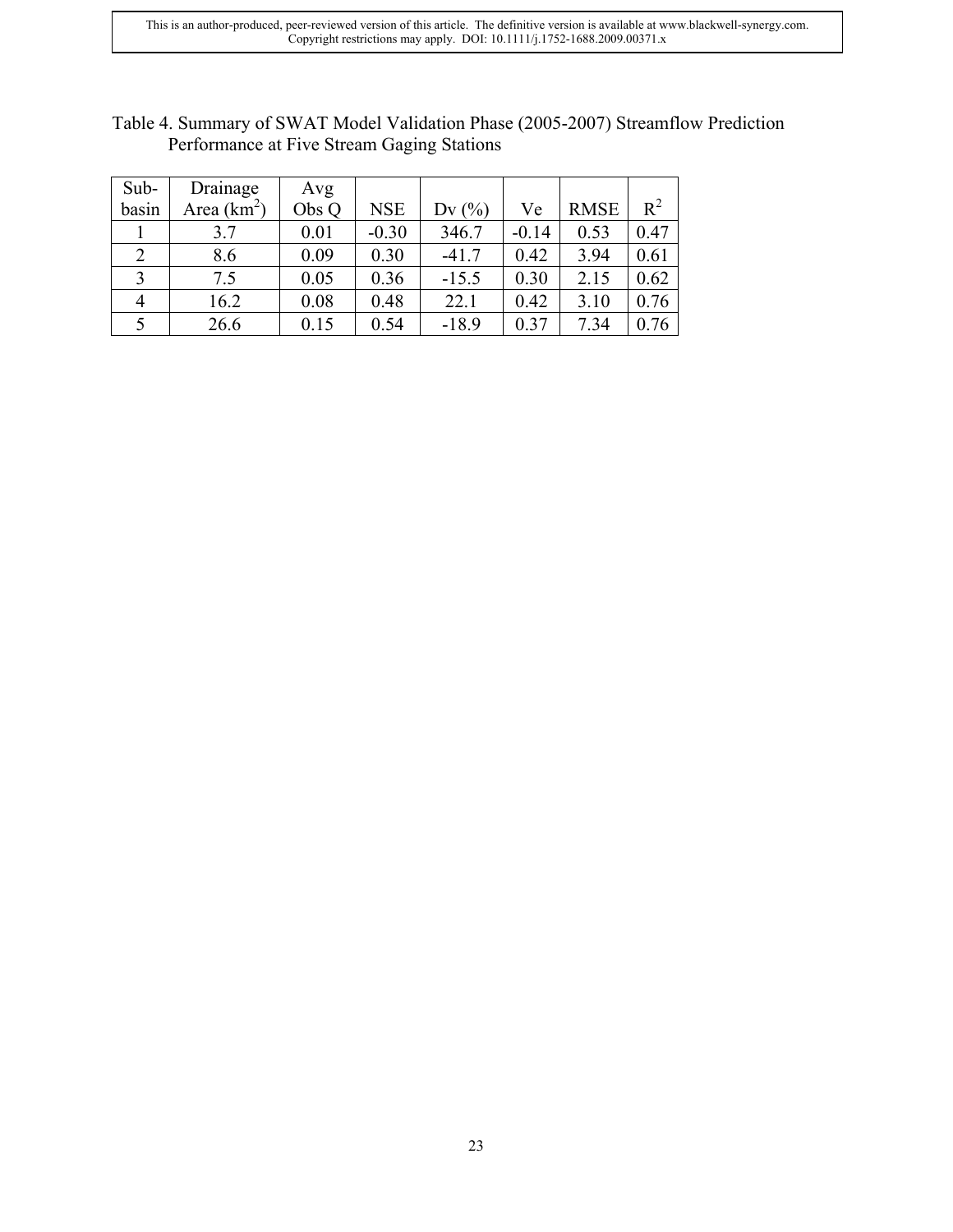This is an author-produced, peer-reviewed version of this article. The definitive version is available at www.blackwell-synergy.com. Copyright restrictions may apply. DOI: 10.1111/j.1752-1688.2009.00371.x

|              | ouvani and ovil invisitiv. |             |            |         |      |             |       |
|--------------|----------------------------|-------------|------------|---------|------|-------------|-------|
|              |                            | Time        |            |         |      |             |       |
| Time Period  | Observation                | <b>Step</b> | <b>NSE</b> | Dv(%)   | Ve   | <b>RMSE</b> | $R^2$ |
| 2001-2004    | Streamflow                 | Daily       | 0.66       | $-12.9$ | 0.57 | 0.13        | 0.83  |
| 2001-2004    | Streamflow                 | Monthly     | 0.79       | $-13.1$ | 0.63 | 0.08        | 0.90  |
|              |                            |             |            |         |      |             |       |
| 2005-2007    | Streamflow                 | Daily       | 0.54       | $-20.3$ | 0.54 | 0.23        | 0.76  |
| 2005-2007    | Streamflow                 | Monthly     | 0.64       | $-22.8$ | 0.42 | 0.19        | 0.85  |
|              |                            |             |            |         |      |             |       |
| Feb-May      | Spring Runoff              | Monthly     | 0.63       | $-0.19$ | 0.45 | 0.32        | 0.84  |
| (05,06,07)   | Streamflow                 |             |            |         |      |             |       |
| June-Jan     | Baseflow                   | Monthly     | 0.83       | $-0.38$ | 0.31 | 0.05        | 0.50  |
| (05, 06, 07) | Streamflow                 |             |            |         |      |             |       |

| Table 5. Summary of Statistical Evaluation of SWAT DCEW Model Performance in Predicting |  |  |
|-----------------------------------------------------------------------------------------|--|--|
| Stream and Soil Moisture.                                                               |  |  |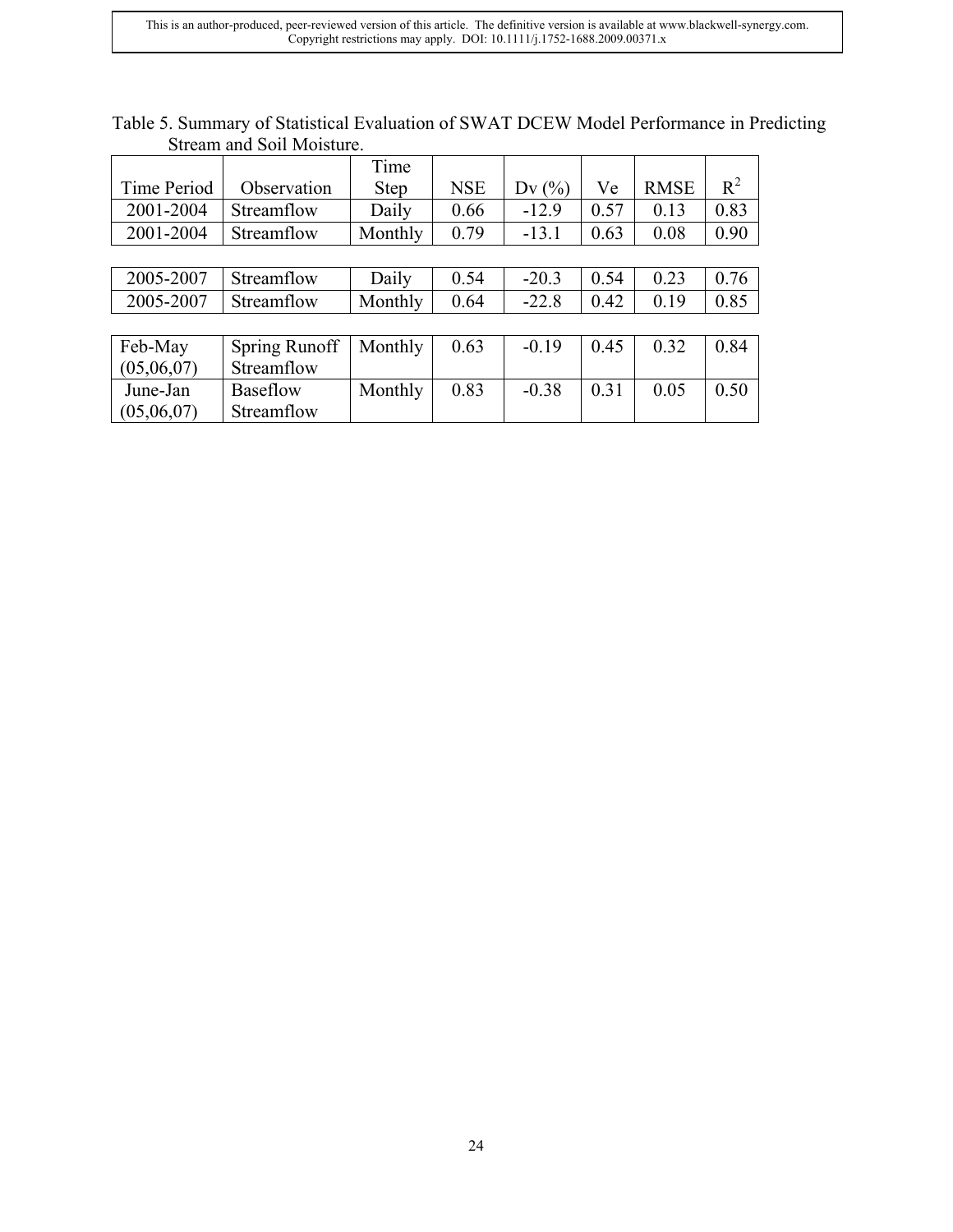

Figure 1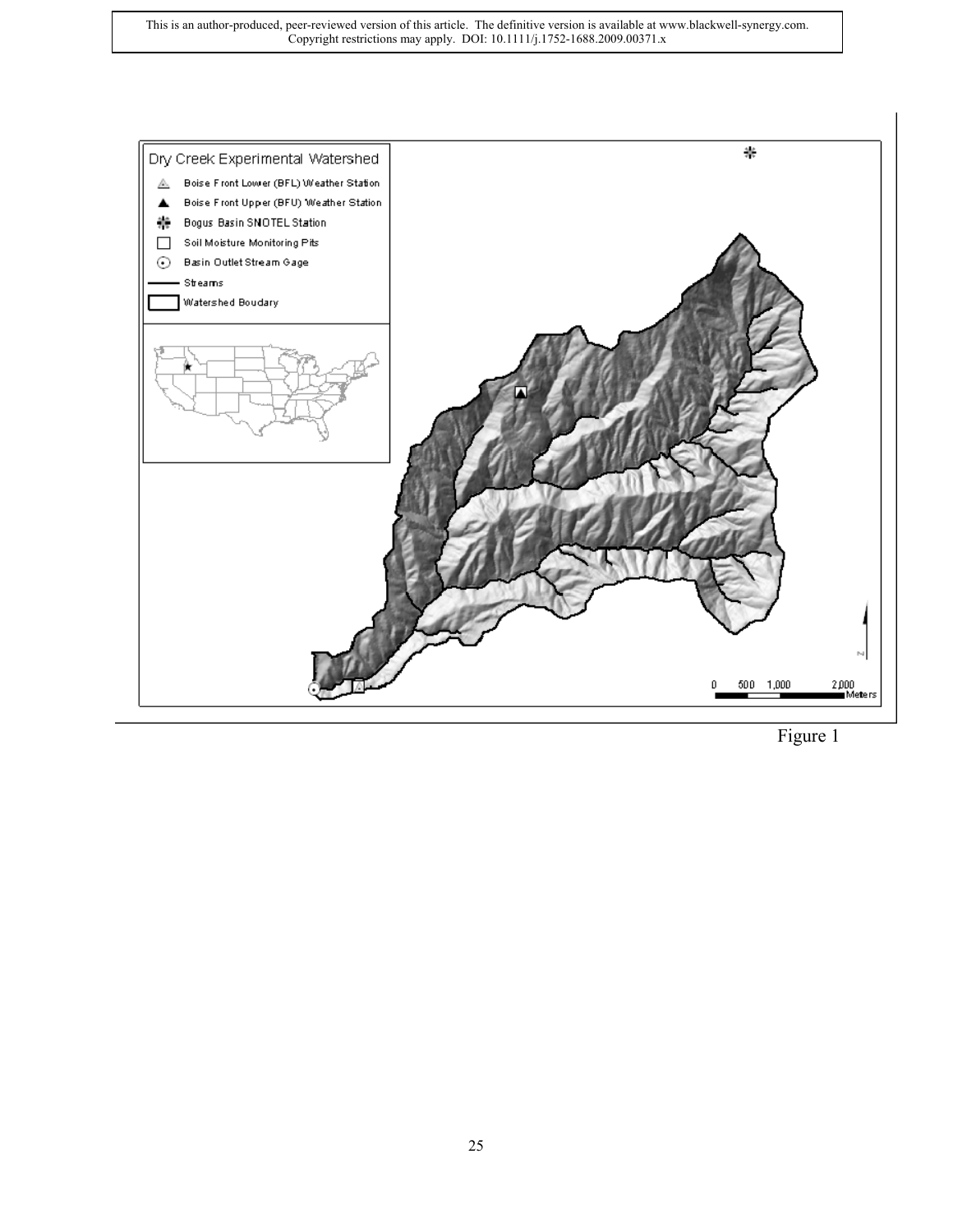

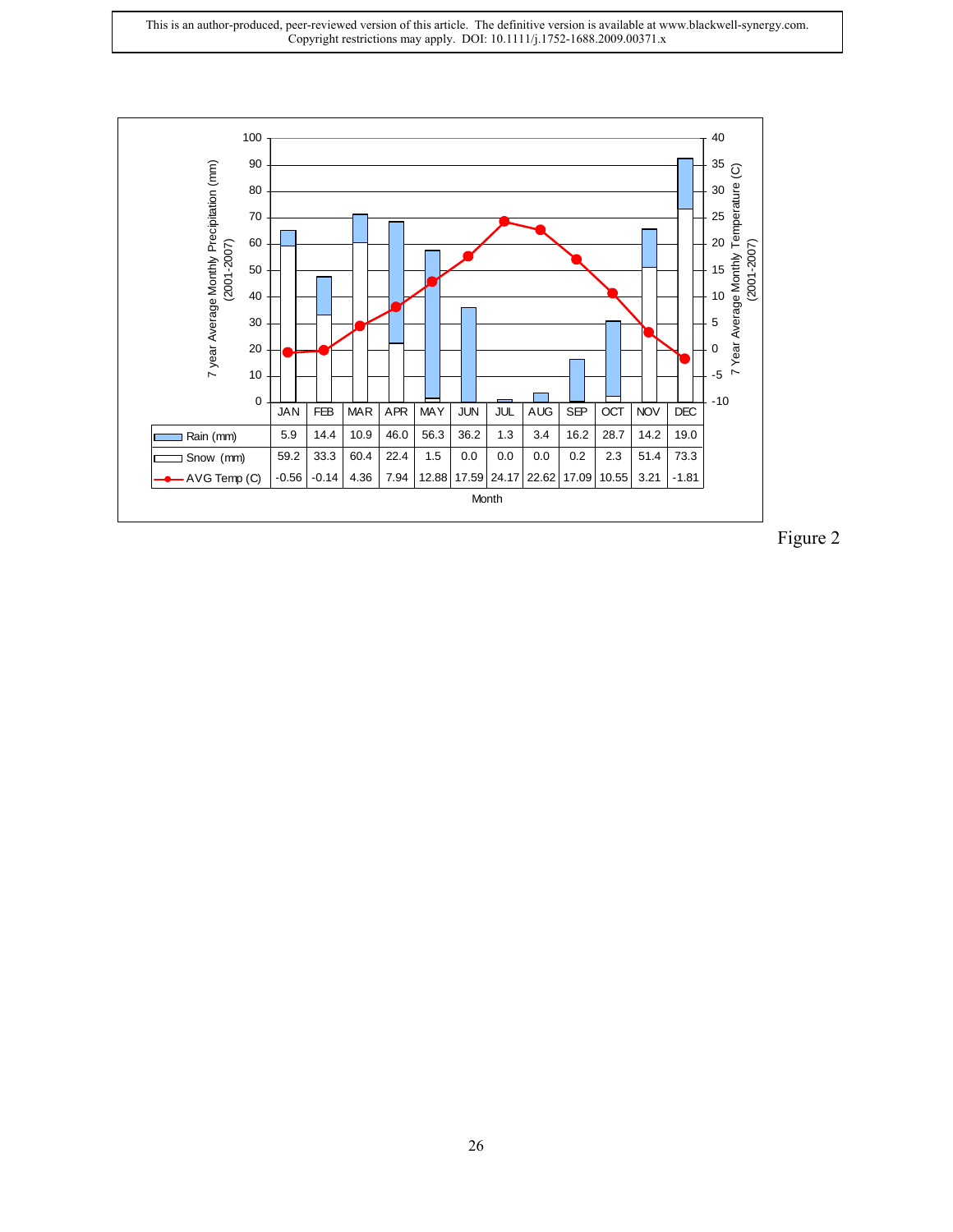

Figure 3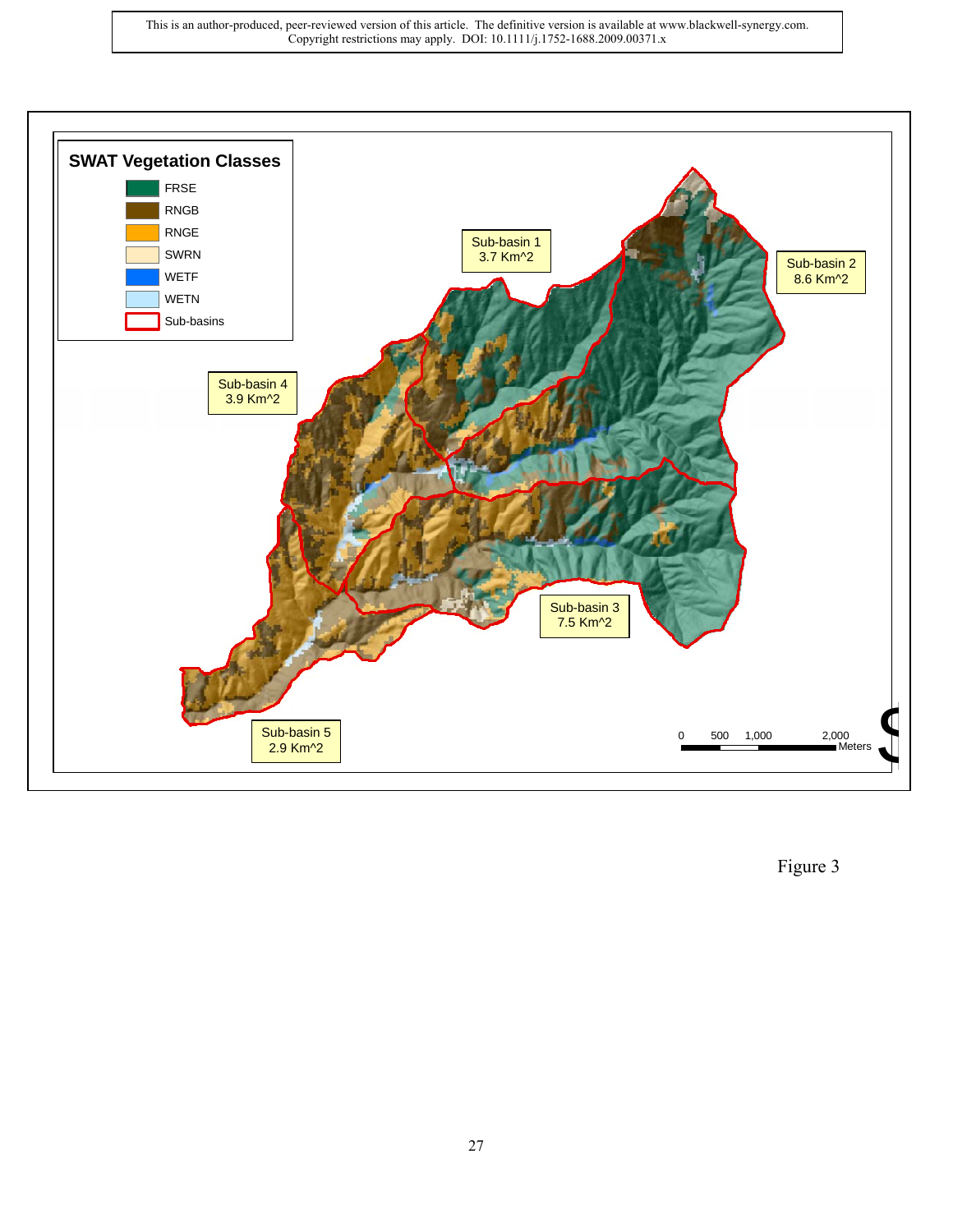

Figure 4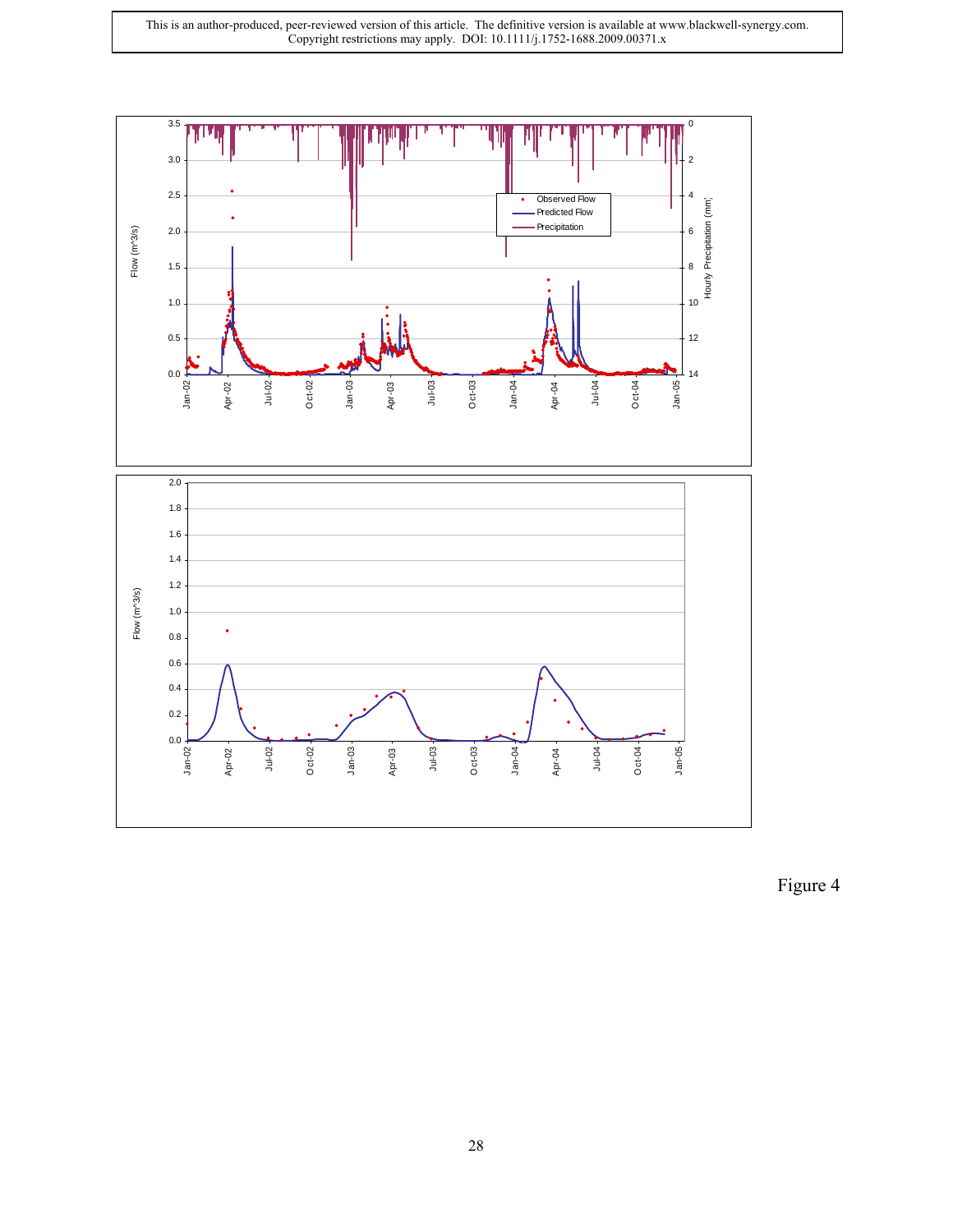



Figure 5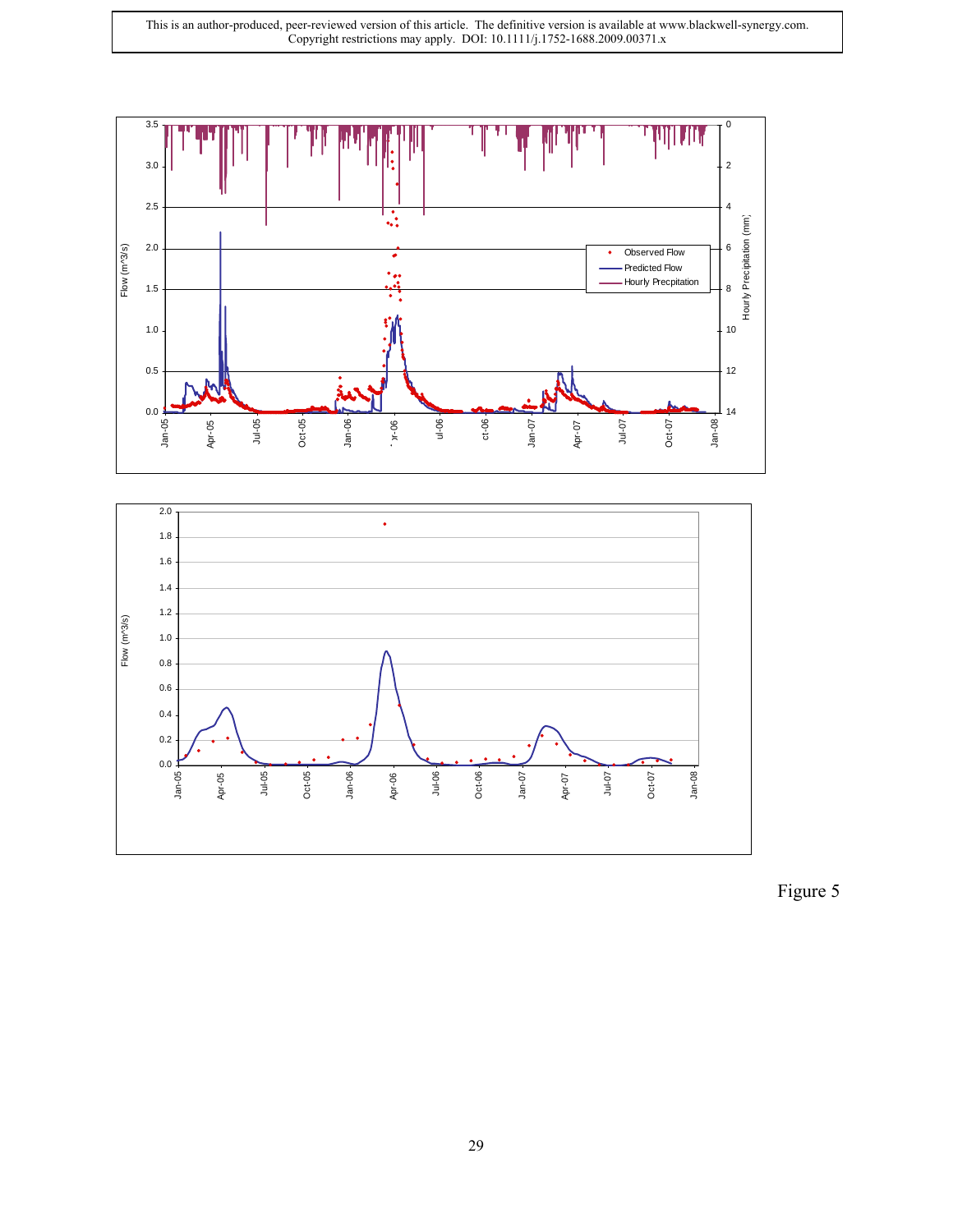This is an author-produced, peer-reviewed version of this article. The definitive version is available at www.blackwell-synergy.com. Copyright restrictions may apply. DOI: 10.1111/j.1752-1688.2009.00371.x



Figure 6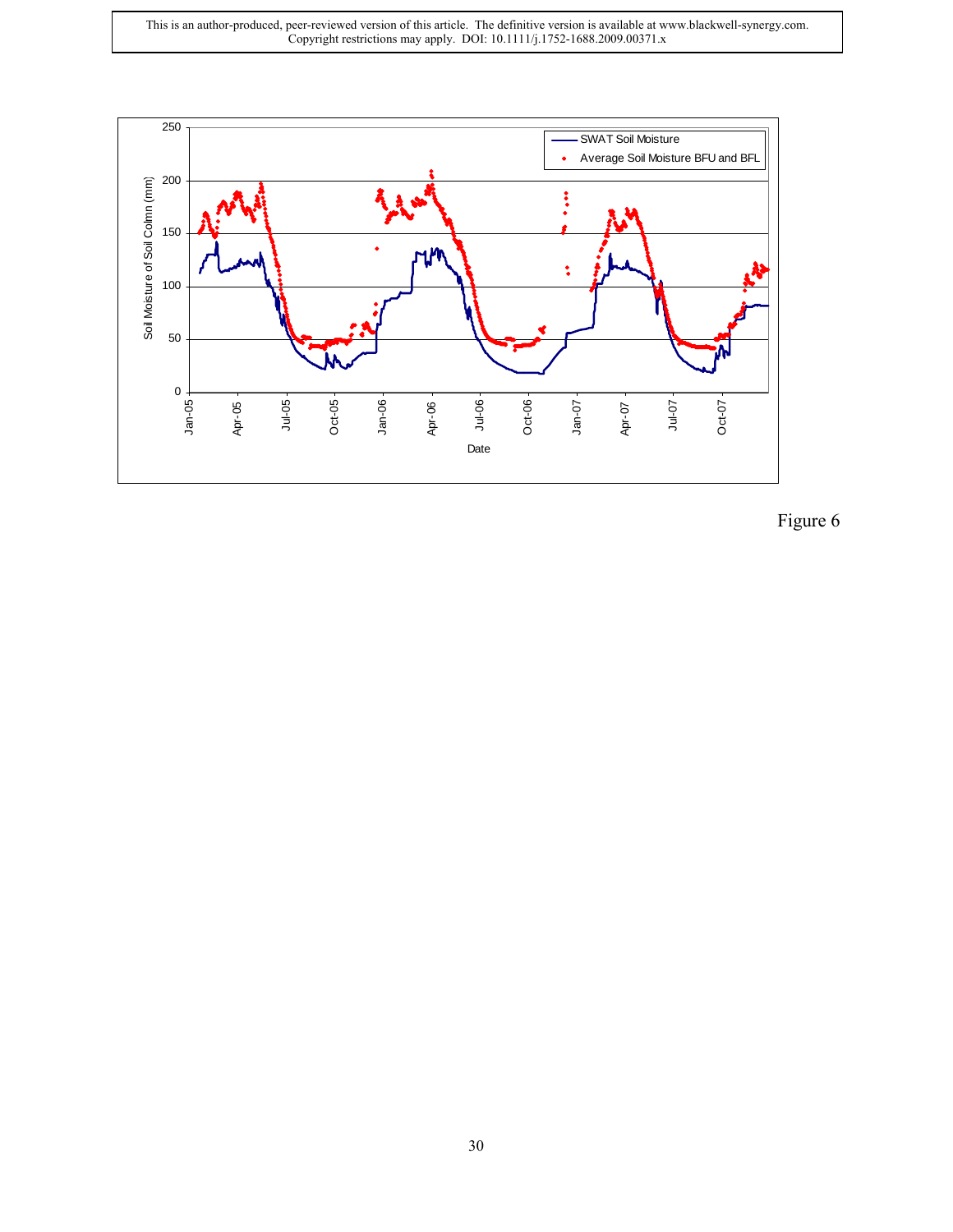